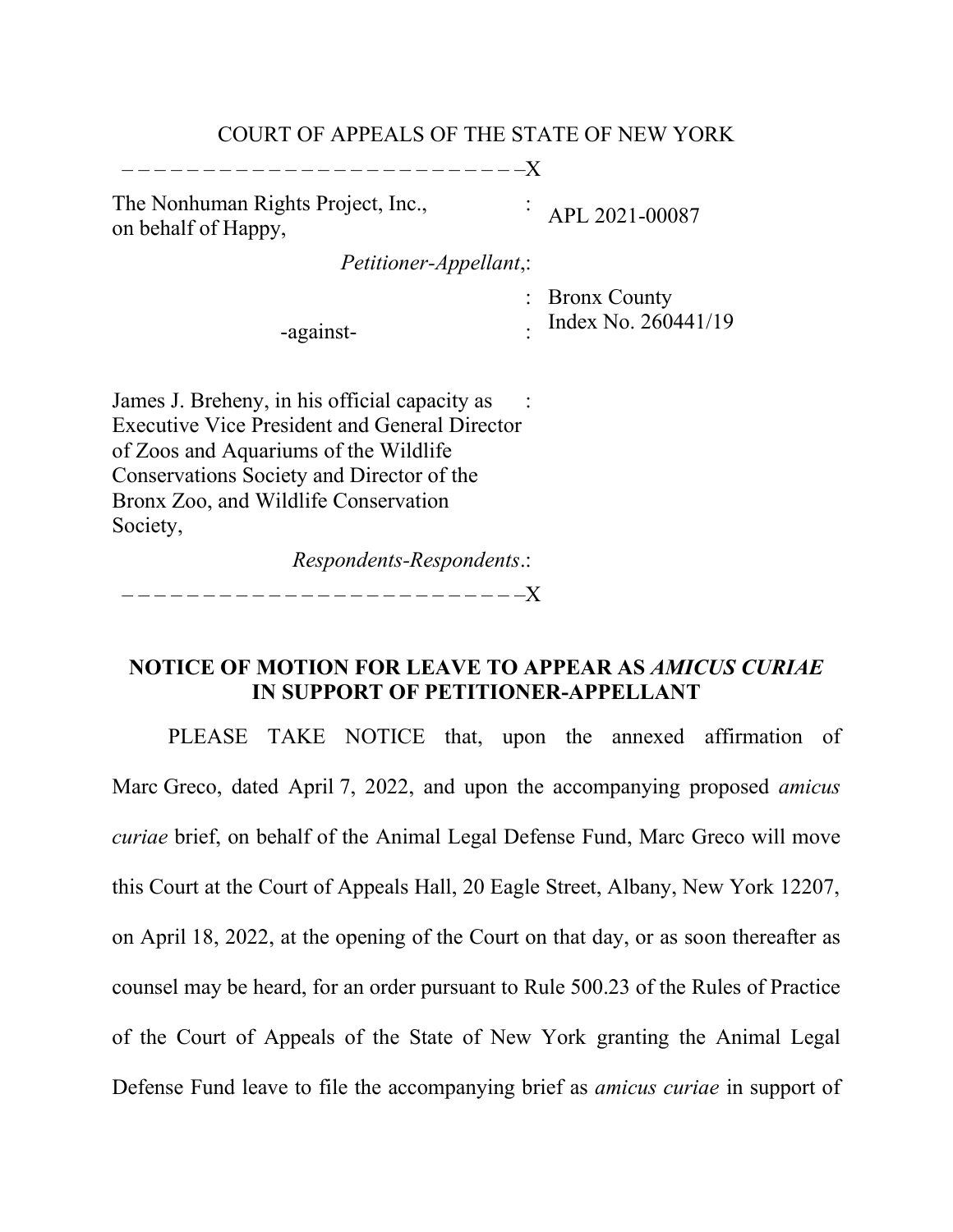Petitioner-Appellant in the above-entitled proceeding, and for such other and further relief as the Court may deem just and proper.

Dated: April 7, 2022 New York, New York Respectfully submitted,

Max Arec

Marc Greco Fenwick & West LLP 902 Broadway, Suite 14 New York, New York 10010 (212) 430-2668 mgreco@fenwick.com

*Attorneys for* Amicus Curiae *the Animal Legal Defense Fund*

TO:

Elizabeth S. Stein, Esq. 5 Dunhill Road New Hyde Park, New York 11040 (917) 846-5451

Steven M. Wise, Esq. (Of the Bar of the State of Massachusetts) 5195 NW 112th Terrace Coral Springs, Florida 33076 (954) 648-9864

*Attorneys for Appellant Nonhuman Rights Project, Inc.*

Kenneth A. Manning, Esq. Joshua Glasgow, Esq. William V. Rossi, Esq. Phillips Lytle LLP One Canalside 125 Main Street Buffalo, New York 14203 (716) 847-8400

*Attorneys for Respondents James J. Breheny and Wildlife Conservation Society*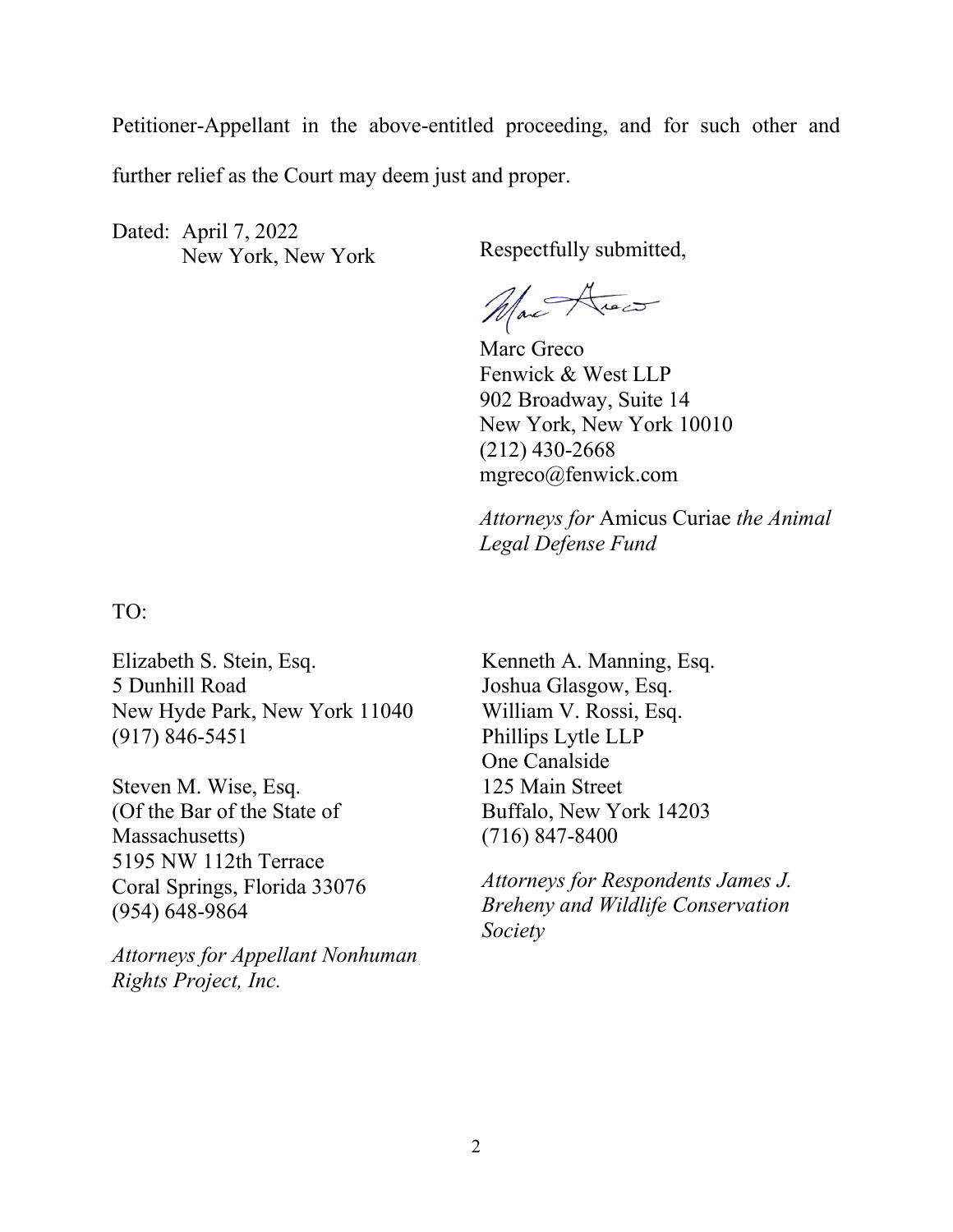#### **CORPORATE DISCLOSURE STATEMENT**

Pursuant to Rule 500.1(f) of the Rules of Practice of the Court of Appeals of the State of New York, counsel for proposed *amicus curiae* the Animal Legal Defense Fund certifies that the Animal Legal Defense Fund is a nonprofit membership organization that has no corporate parents, subsidiaries, or affiliates.

Dated: April 7, 2022 New York, New York

> Marc Greco Fenwick & West LLP 902 Broadway, Suite 14 New York, New York 10010

*Attorney for the Animal Legal Defense Fund*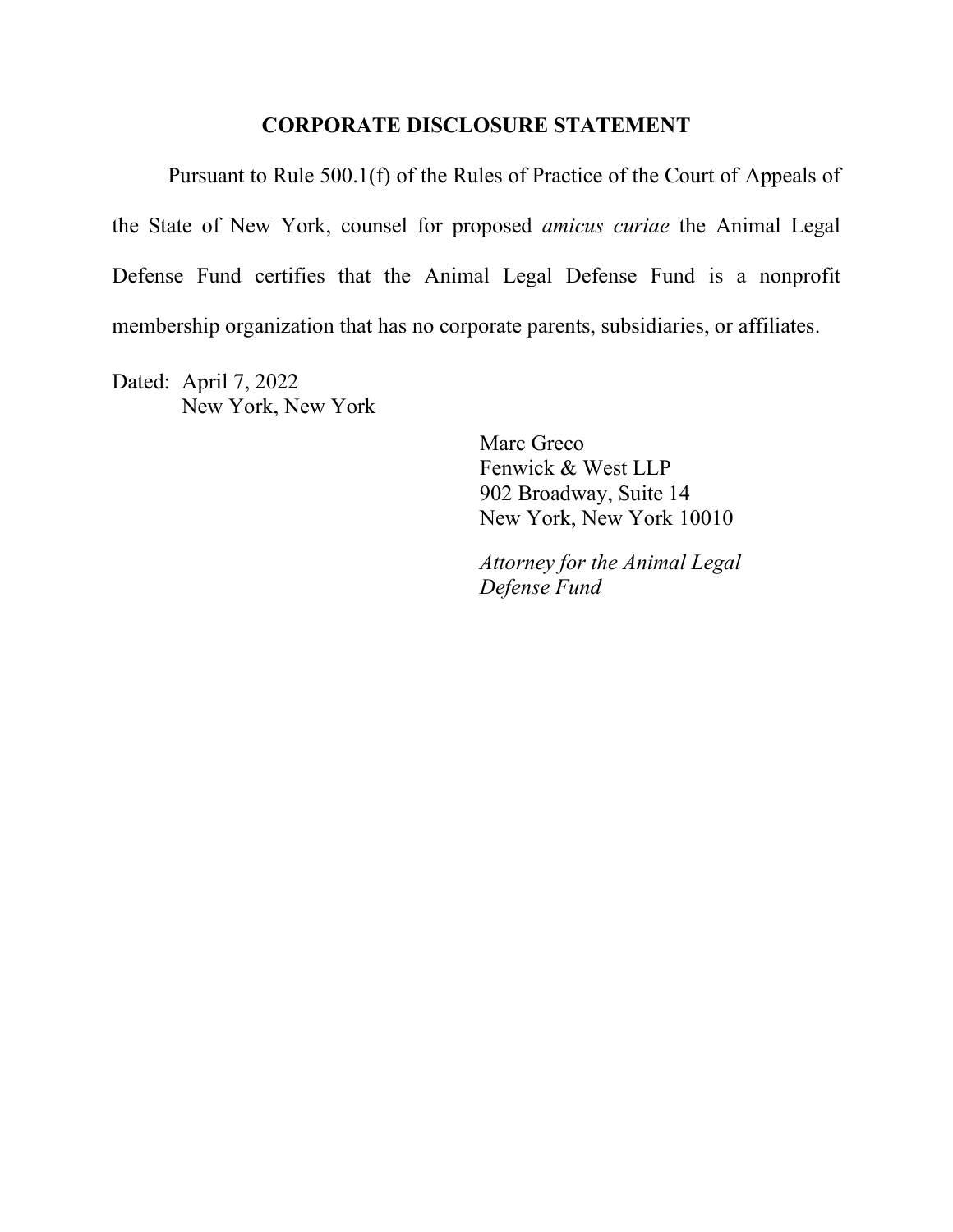### COURT OF APPEALS OF THE STATE OF NEW YORK

– – – – – – – – – – – – – – – – – – – – – – – – –X

The Nonhuman Rights Project, Inc., on behalf of Happy,

APL 2021-00087

*Petitioner-Appellant*,:

: Bronx County

:

-against-

. Index No. 260441/19

James J. Breheny, in his official capacity as Executive Vice President and General Director of Zoos and Aquariums of the Wildlife Conservations Society and Director of the Bronx Zoo, and Wildlife Conservation Society, :

*Respondents-Respondents*.:

– – – – – – – – – – – – – – – – – – – – – – – – –X

# **AFFIRMATION OF MARC GRECO IN SUPPORT OF MOTION FOR LEAVE TO APPEAR AS** *AMICUS CURIAE*

Marc Greco, an attorney admitted to practice in the courts of the State of New York, and not a party to this proceeding, hereby affirms the following to be true under penalty of perjury:

1. I am an associate at the law firm of Fenwick & West LLP, counsel for proposed *amicus curiae* the Animal Legal Defense Fund ("ALDF") in the abovecaptioned proceeding. I am familiar with the facts and circumstances set forth herein. I submit this affirmation in support of ALDF's motion for leave to appear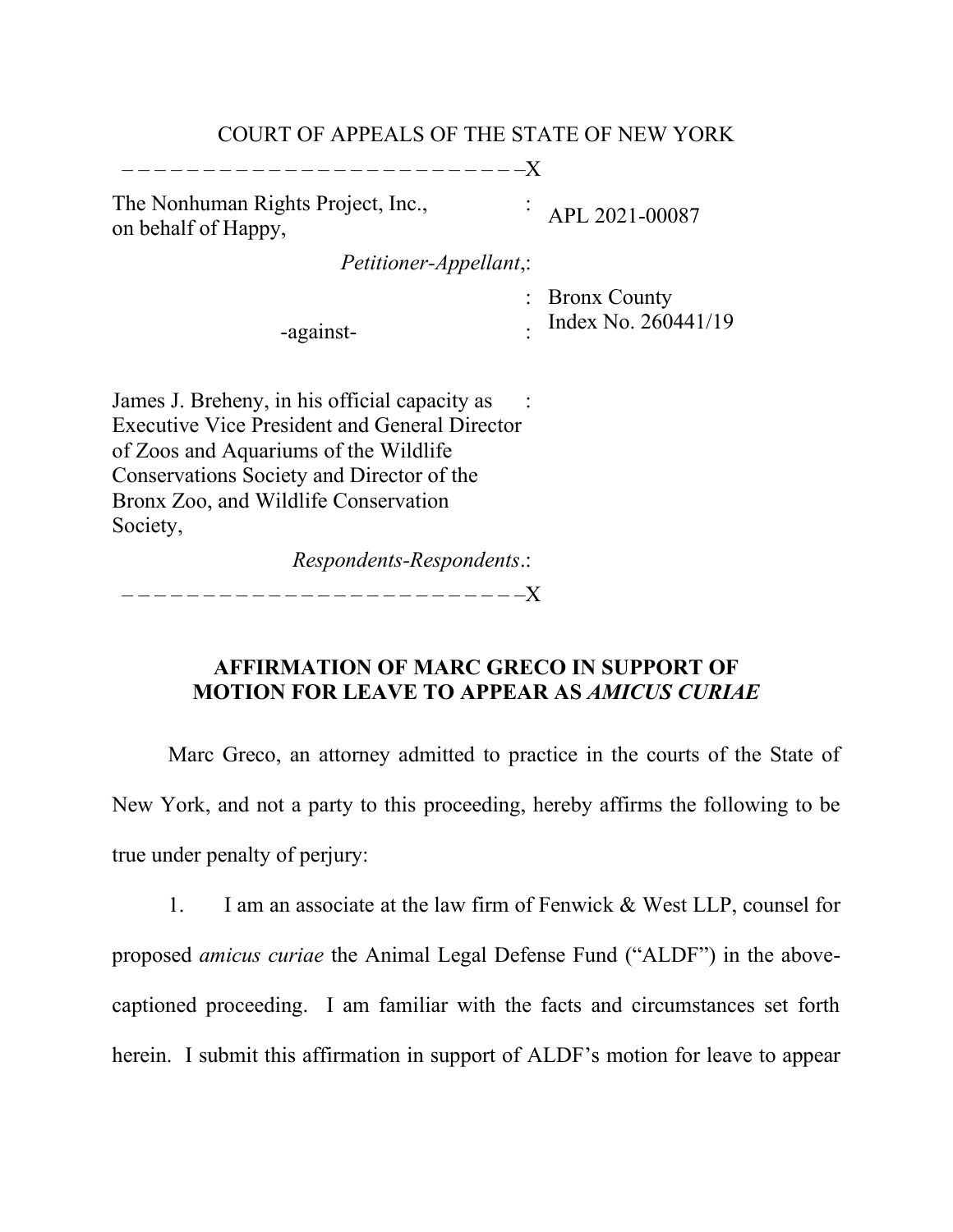as *amicus curiae* in support of Petitioner-Appellant in the above-captioned proceeding.

2. Submitted herewith is a true and accurate copy of the *amicus curiae* brief ALDF seeks leave to submit to the Court.

#### **The Movant's Identity and Interest**

3. ALDF is the preeminent legal advocacy organization for animals in the United States. ALDF's mission is to protect the lives and advance the interests of animals through the legal system by various means, such as litigation and legislation. In furtherance of its mission, ALDF regularly files state and federal lawsuits seeking to enjoin violations of animal protection laws in situations where the government has not enforced the law due to resource or other constraints. ALDF also has brought actions directly on behalf of animal-plaintiffs to vindicate their legal rights in manners that promote their legal interests.

4. ALDF seeks leave to file the proposed *amicus curiae* brief submitted herewith because it has a strong interest in protecting animals through lawsuits brought by private parties in civil court to ensure enforcement of animal protection laws. That interest is directly implicated in this appeal by the legal questions of whether animals' legal rights can ever be privately enforced, and whether *habeas corpus* relief specifically is available to animals such as Happy. Here, Happy's life, welfare, and interests turn on the availability of legal relief under *habeas*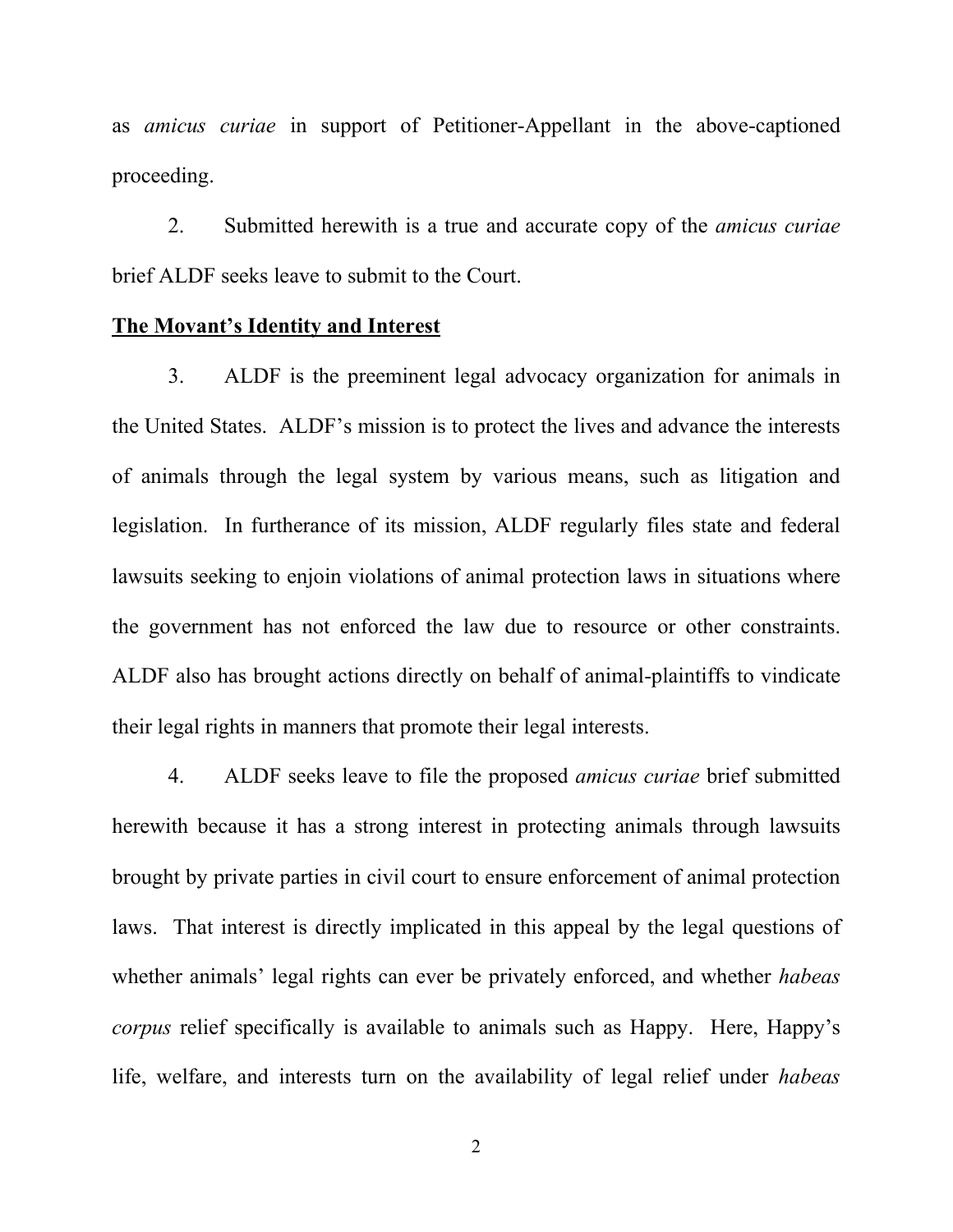*corpus*. Thus, ALDF has a strong interest in appearing as *amicus curiae* in this appeal because the key question of law is of great importance to ALDF's mission to protect the lives and advance the interests of animals.

#### **Nonparticipation of Parties**

5. No party or its counsel contributed content to this brief or otherwise participated in the brief's preparation.

6. No party or its counsel contributed money intended to fund the preparation or submission of this brief.

7. No person or entity other than movant or its counsel contributed money intended to fund preparation or submission of this brief.

### **Basis for** *Amicus Curiae* **Relief**

8. Pursuant to Rule  $500.23(a)(4)(i)$  of the Rules of Practice of the Court of Appeals of the State of New York, the Court should grant movant ALDF leave to appear as *amicus curiae* because ALDF's proposed *amicus* brief identifies law or arguments that might otherwise escape the Court's attention.

9. In the first part of the brief, ALDF construes the meaning of legal personhood, which is a pivotal concept at issue on this appeal—and one subject to much confusion. In particular, ALDF explains that a legal person includes any entity with legal rights, such as animals who have legal rights under some statutes

3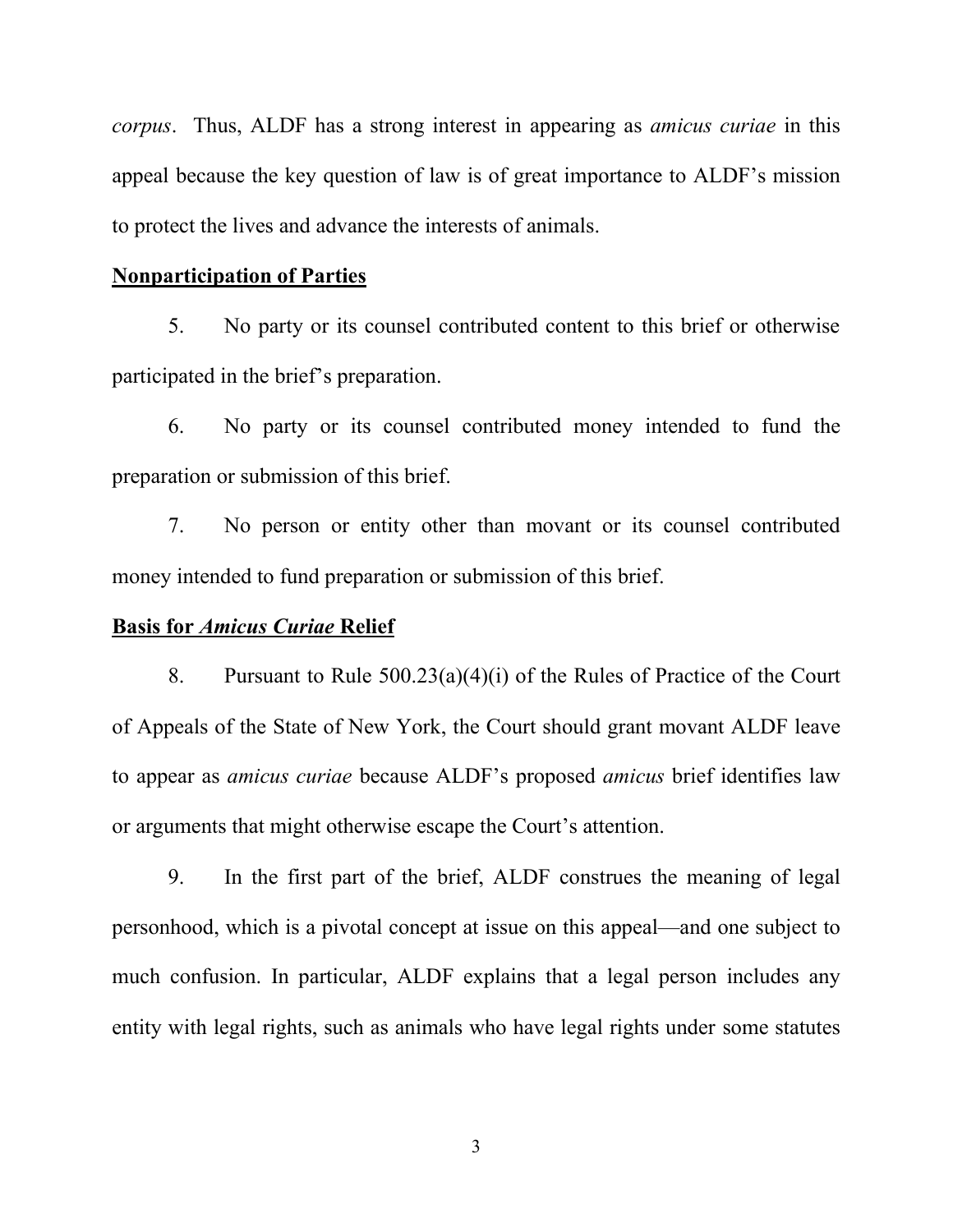such as the animal cruelty statute. Happy therefore already qualifies as a legal person with some legal rights.

10. ALDF further explains how an entity may be simultaneously a legal person in some ways, and property in other ways. It provides this explanation with a useful illustration in which a federal judge granted an application that gave a community of hippopotamuses the legal authority to collect evidence in the United States to support their lawsuit in Colombia where they are plaintiffs.

11. In the second part of the brief, ALDF explains that Happy's status as a legal person with rights under the state's animal cruelty statute provides additional support for Happy's *habeas* claim. ALDF provides an analysis explaining that keeping Happy in solitary confinement causes her unjustified suffering in violation of her statutory rights under the animal cruelty law.

12. Ultimately, ALDF's argument complements the arguments of Petitioner-Appellant by identifying an additional basis for finding that Happy is a legal person entitled to *habeas* relief.

WHEREFORE, for the reasons set forth herein, ALDF respectfully requests that the Court grant this motion in all respects, grant ALDF leave to file the attached *amicus* brief in this appeal, and award such other and further relief as the Court may deem just and proper.

4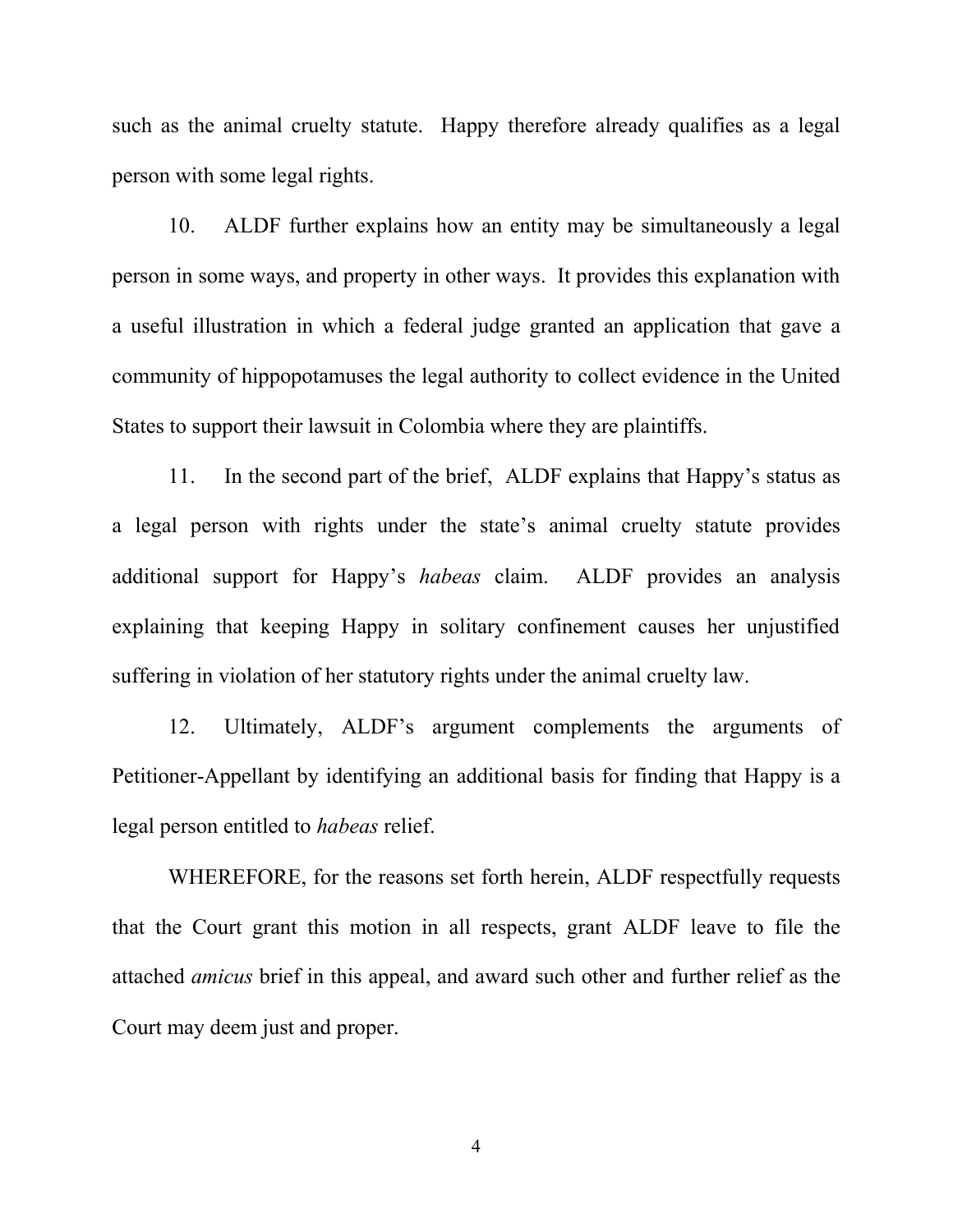Affirmed: April 7, 2022 New York, New York Respectfully submitted,

Mar Avec

Marc Greco Fenwick & West LLP 902 Broadway, Suite 14 New York, New York 10010 (212) 430-2668 mgreco@fenwick.com

*Attorneys for* Amicus Curiae *the Animal Legal Defense Fund*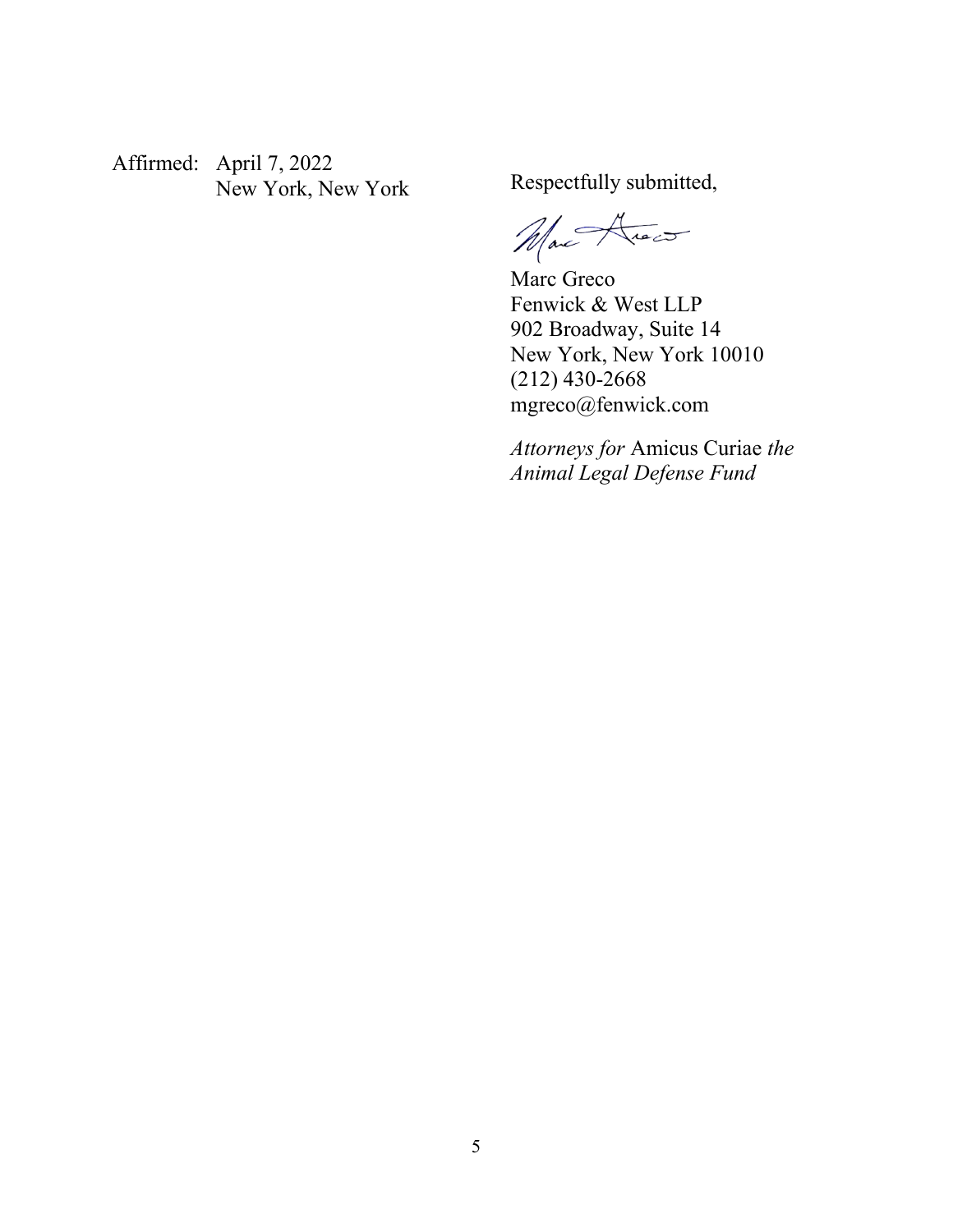# Court of Appeals of the State of <u>P</u>ew Pork

In the Matter of a Proceeding under Article 70 of the CPLR for a Writ of Habeas Corpus and Order to Show Cause,

THE NONHUMAN RIGHTS PROJECT, INC., on behalf of HAPPY,

*Petitioner-Appellant*,

—against—

JAMES J. BREHENY, in his official capacity as Executive Vice President and General Director of Zoos and Aquariums of the Wildlife Conservation Society and Director of the Bronx Zoo and WILDLIFE CONSERVATION SOCIETY,

*Respondents-Respondents.*

# **PROPOSED BRIEF OF** *AMICUS CURIAE* **ANIMAL LEGAL DEFENSE FUND IN SUPPORT OF PETITIONER-APPELLANT**

ARIEL FLINT ANIMAL LEGAL DEFENSE FUND 525 E. Cotati Avenue Cotati, CA 94931 Tel: (707) 795-2533 aflint@aldf.org

MARC GRECO FENWICK & WEST LLP 902 Broadway, Suite 14 New York, NY 10010 Tel: (212) 430-2668 mgreco@fenwick.com

*Attorneys for* Amicus Curiae

Date Completed: April 7, 2022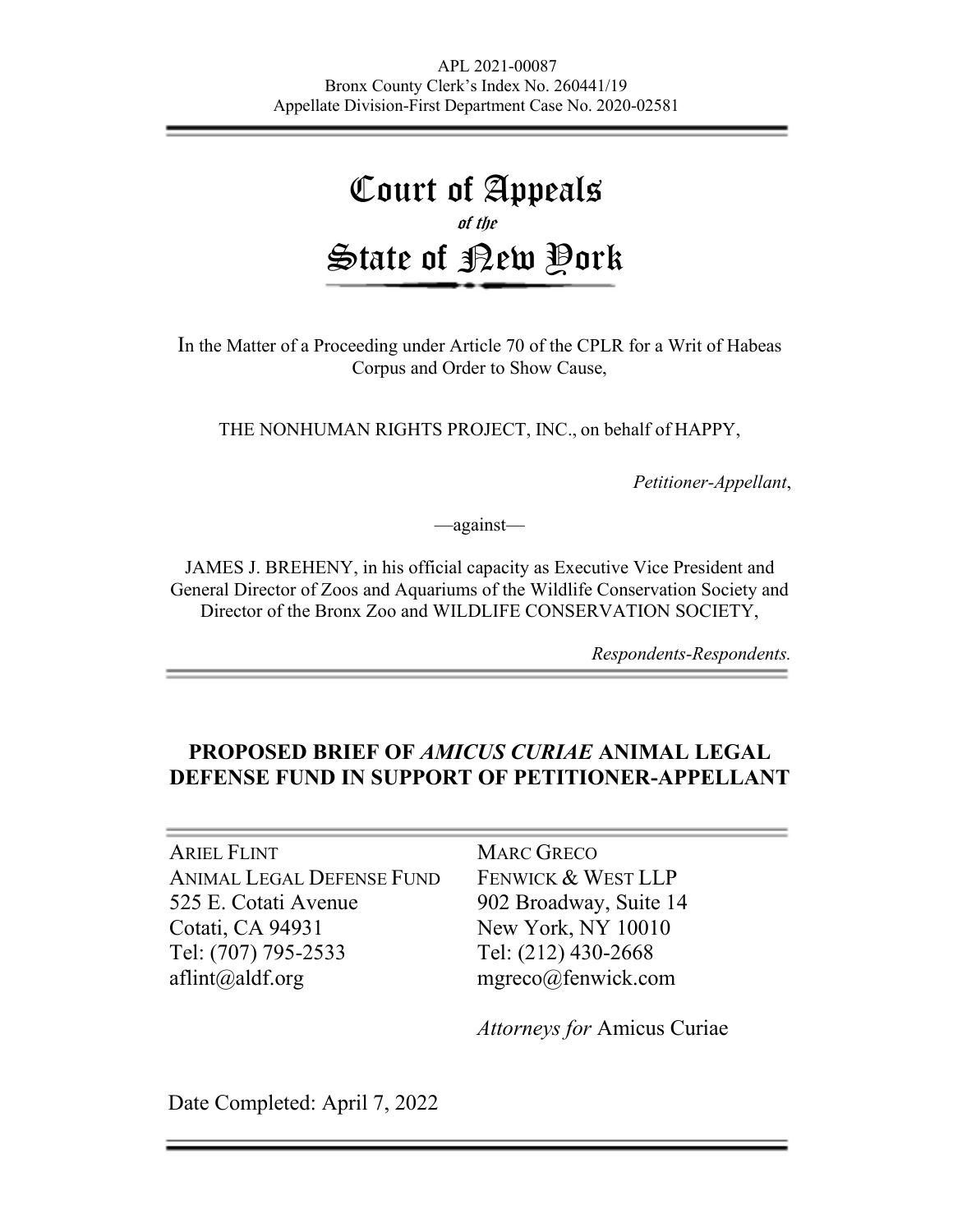#### **CORPORATE DISCLOSURE STATEMENT**

In accordance with Rule 500.1(f) of the Rules of Practice of the Court of Appeals of New York, Animal Legal Defense Fund states that it is a non-profit membership organization, with no parents, subsidiaries, or affiliates.

### **STATEMENT OF RELATED LITIGATION**

Pursuant to Rule 500.13(a) of the Rules of Practice of the Court of Appeals of the State of New York, Animal Legal Defense Fund states that, as of the date of the completion of this Brief, there is no related litigation pending before any court.

#### **STATEMENT OF** *AMICUS CURIAE*

Pursuant to Rule  $500.23(a)(4)(iii)$  of the Rules of Practice of the Court of Appeals of the State of New York, Animal Legal Defense Fund states that no party's counsel contributed content to the brief or participated in the preparation of the brief in any other manner; no party or party's counsel contributed money that was intended to fund preparation or submission of the brief; and no person or entity, other than movants or movants' counsel, contributed money that was intended to fund preparation or submission of the brief.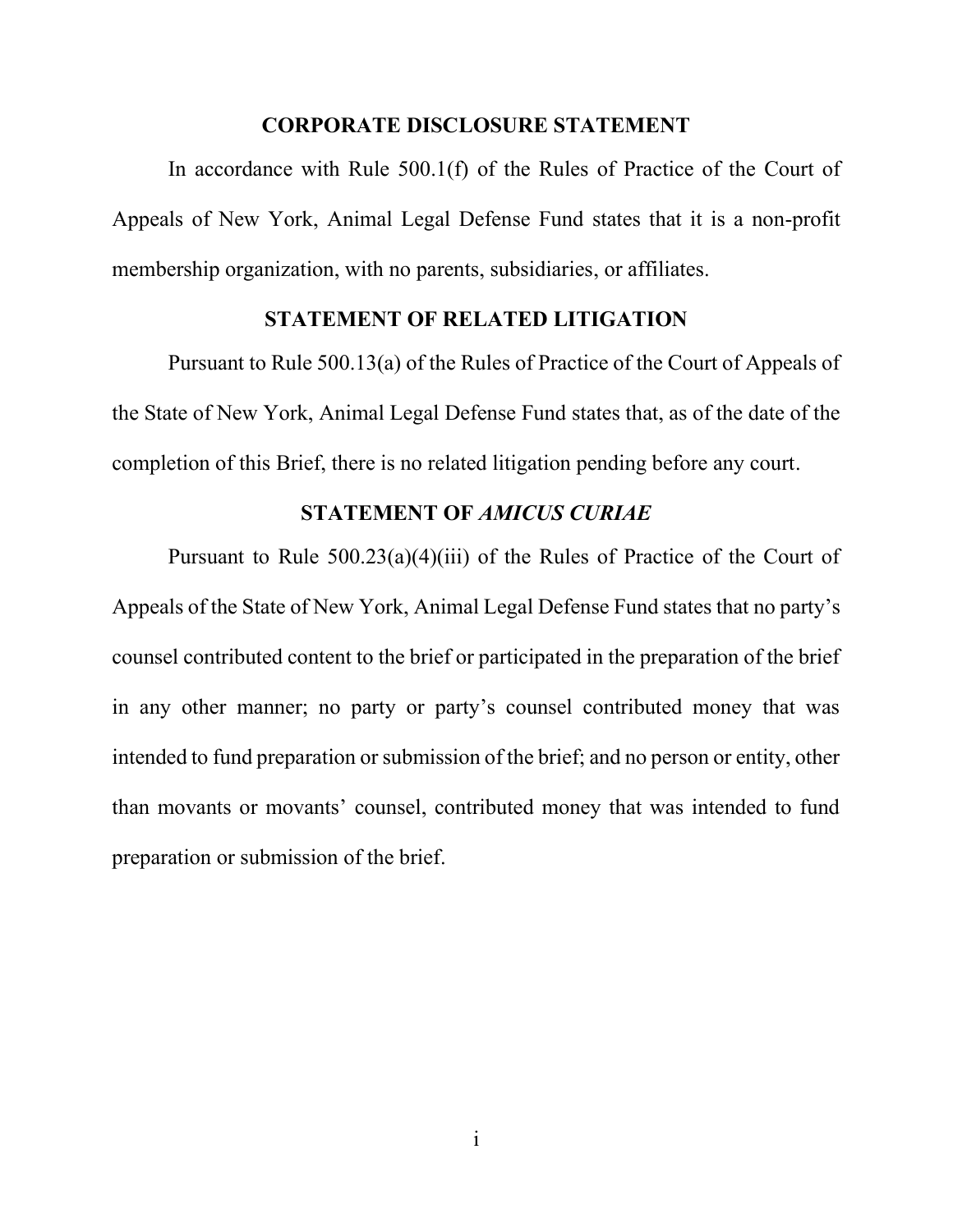# **TABLE OF CONTENTS**

| $\mathbf{I}$ . |                                                                                               | HAPPY IS A LEGAL PERSON WITH RESPECT TO HER<br>STATUTORY RIGHT TO BE FREE FROM ANIMAL CRUELTY3                                                               |  |  |
|----------------|-----------------------------------------------------------------------------------------------|--------------------------------------------------------------------------------------------------------------------------------------------------------------|--|--|
|                | A.                                                                                            | ANY ENTITY WITH LEGAL RIGHTS QUALIFIES AS A LEGAL                                                                                                            |  |  |
|                | <b>B.</b>                                                                                     | HAPPY IS A LEGAL PERSON WITH RESPECT TO THE ANIMAL<br>CRUELTY STATUTE BECAUSE SHE HAS A LEGAL RIGHT NOT TO                                                   |  |  |
| II.            | THE ZOO'S VIOLATIONS OF HAPPY'S RIGHTS UNDER THE<br>ANIMAL CRUELTY STATUTE PROVIDE ADDITIONAL |                                                                                                                                                              |  |  |
|                | $A_{\cdot}$                                                                                   | HAPPY'S STATUS AS A PERSON UNDER THE ANIMAL CRUELTY<br>STATUTE SUPPORTS HER STATUS AS A PERSON FOR PURPOSES OF<br>11                                         |  |  |
|                | <b>B.</b>                                                                                     | HAPPY'S SOLITARY CONFINEMENT VIOLATES HER RIGHTS<br>UNDER THE CRUELTY STATUTE, WHICH PROVIDES AN<br>ADDITIONAL BASIS TO GRANT HER HABEAS CORPUS PETITION. 12 |  |  |
|                |                                                                                               |                                                                                                                                                              |  |  |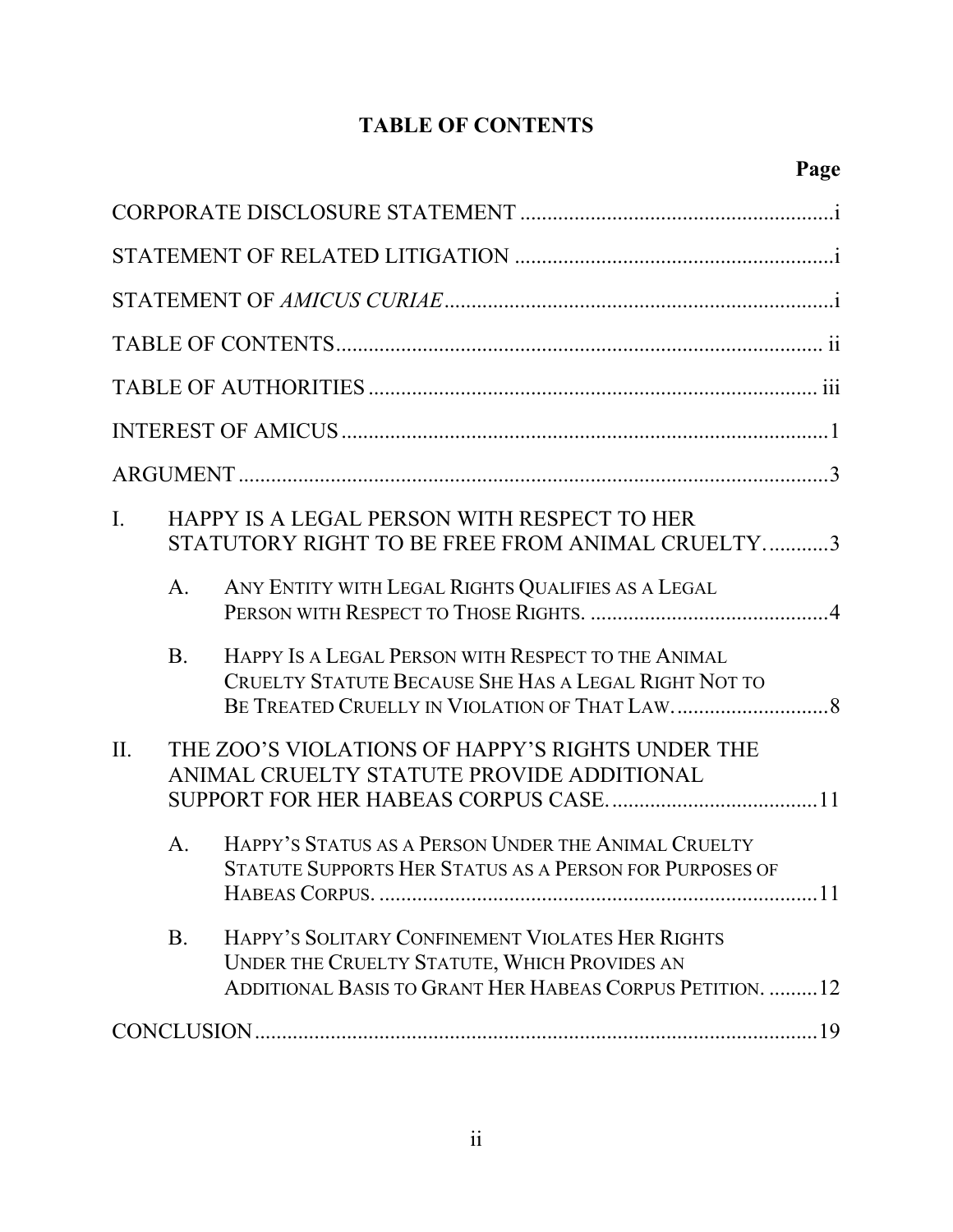# **TABLE OF AUTHORITIES**

# **CASES**

| Animal Welfare Board of India v. A. Nagaraja & Ors.,<br>MANU/SC/0426/2014 (Supreme Court of India, July 5, 2014) 10 |
|---------------------------------------------------------------------------------------------------------------------|
| Cetacean Cmty. v. Bush,                                                                                             |
| Chubb Ins. Co. of Eur. SE v. Zurich Am. Ins. Co.,                                                                   |
| Cmty. of Hippopotamuses Living in the Magdalena River v. Ministerio<br>de Ambiente y Desarrollo,                    |
| Intel Corp. v. Advanced Micro Devices, Inc.,                                                                        |
| Justice v. Vercher,                                                                                                 |
| Kuehl v. Sellner,                                                                                                   |
| Matter of Adirondack Wild: Friends of the Forest Preserve v. N.Y.<br>State Adirondack Park Agency,                  |
| Matter of Nonhuman Rights Project, Inc. v. Breheny,                                                                 |
| Muller v. Oregon,                                                                                                   |
| People v. Curcio,                                                                                                   |
| People v. Garcia,                                                                                                   |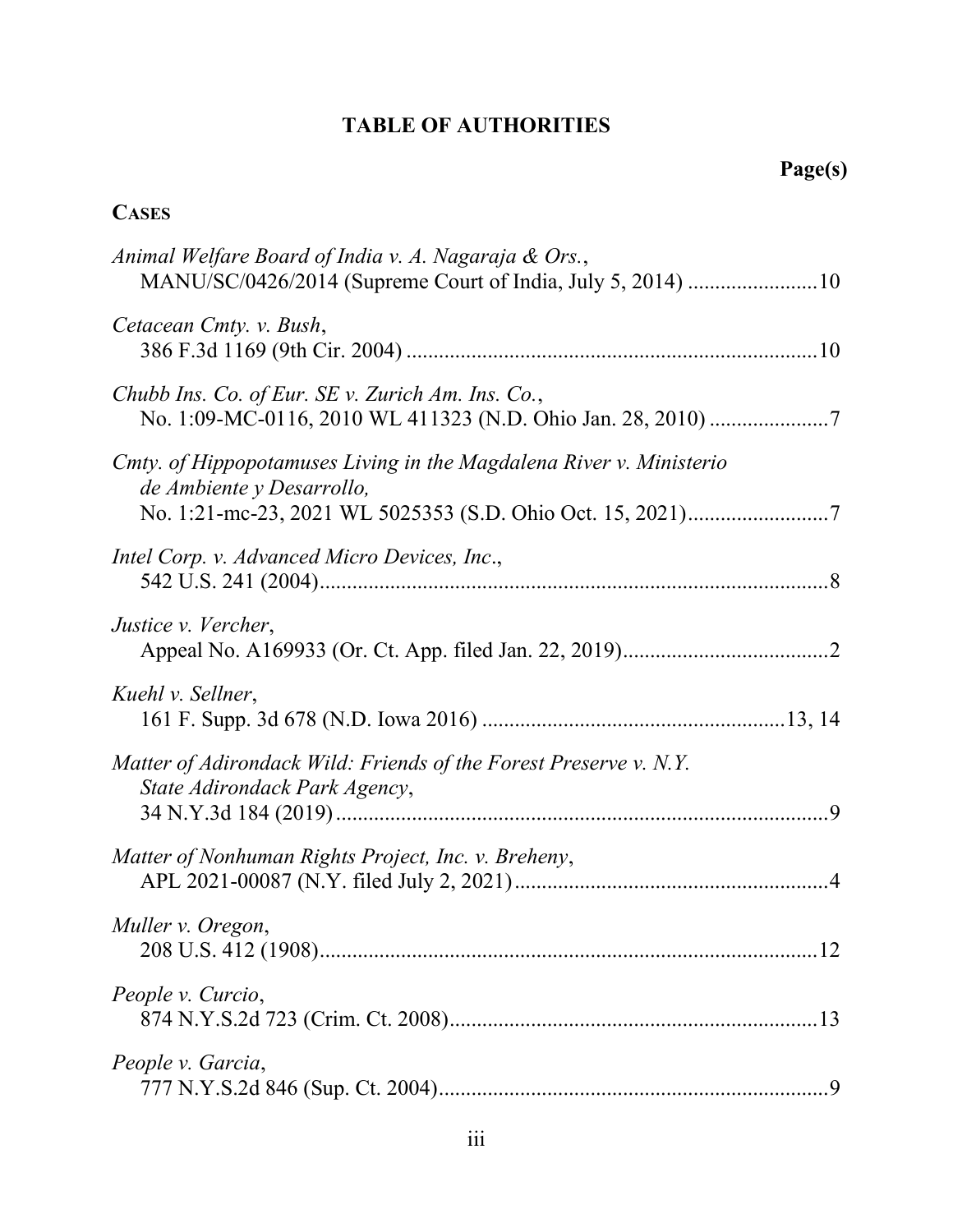# **TABLE OF AUTHORITIES** (continued)

|                                                  | Page(s) |
|--------------------------------------------------|---------|
| People v. Voelker,                               |         |
| Reno v. D'Javid,                                 |         |
| Schmitz v. Bernstein, Liebhard, & Lifshitz, LLP, |         |
| State v. Hess,                                   |         |
| <b>STATUTES</b>                                  |         |
|                                                  |         |
|                                                  |         |
|                                                  |         |
|                                                  |         |
|                                                  |         |
|                                                  |         |
|                                                  |         |
| <b>REGULATIONS</b>                               |         |
|                                                  |         |
|                                                  |         |
|                                                  |         |
|                                                  |         |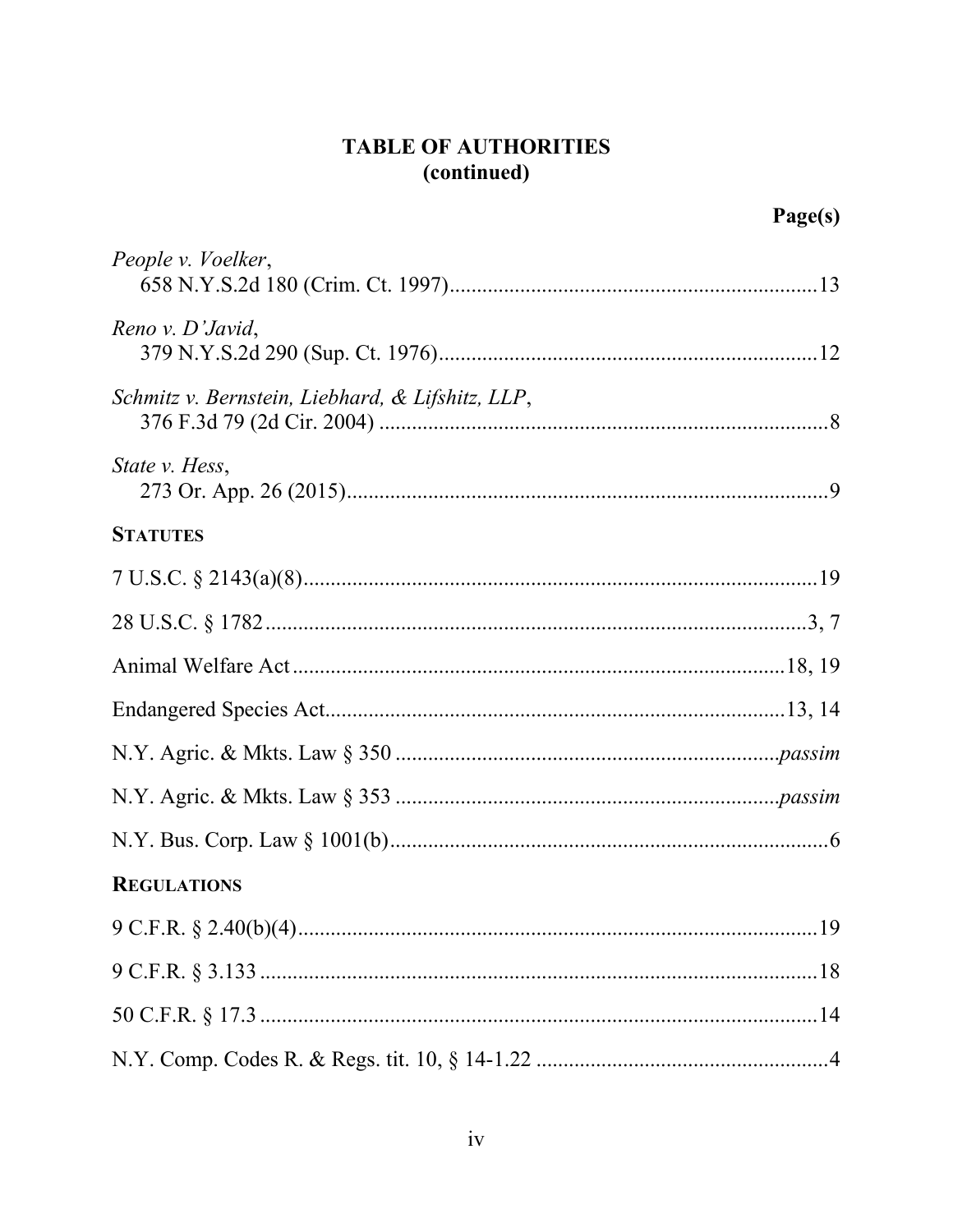# **TABLE OF AUTHORITIES (continued)**

# **OTHER AUTHORITIES**

| AZA Standards for Elephant Management and Care (Apr. 2012) 15                                                                                                                                        |
|------------------------------------------------------------------------------------------------------------------------------------------------------------------------------------------------------|
|                                                                                                                                                                                                      |
| Cass R. Sunstein, Standing for Animals (with Notes on Animal                                                                                                                                         |
| Dep't of Agric., Off. of Inspector Gen., Audit Report: Animal and<br>Planet Health Inspection Service Oversight of Research Facilities                                                               |
| Dep't of Agric., Off. of Inspector Gen., Audit Report: APHIS Animal<br>Care Program Inspections of Problematic Dealers (May 2010)18                                                                  |
| Jed L. Painter, Practice Commentaries,<br>McKinney's Consolidated Laws of New York, Agric. & Mkts. Law § 35310                                                                                       |
| Karin Brulliard, USDA's Enforcement of Animal Welfare Laws Plummeted<br>in 2018, Agency Figures Show, WASH. POST (Oct. 18, 2018)18                                                                   |
|                                                                                                                                                                                                      |
| Ngaire Naffine, Law's Meaning of Life: Philosophy, Religion, Darwin                                                                                                                                  |
| Ngaire Naffine, Legal Persons as Abstractions: The Extrapolation of<br>Persons from the Male Case, in Legal Personhood: Animals,<br>Artificial Intelligence and the Unborn (Visa A.J. Kurki & Tomasz |
| Richard Tur, Persons and Personalities: A Contemporary Inquiry                                                                                                                                       |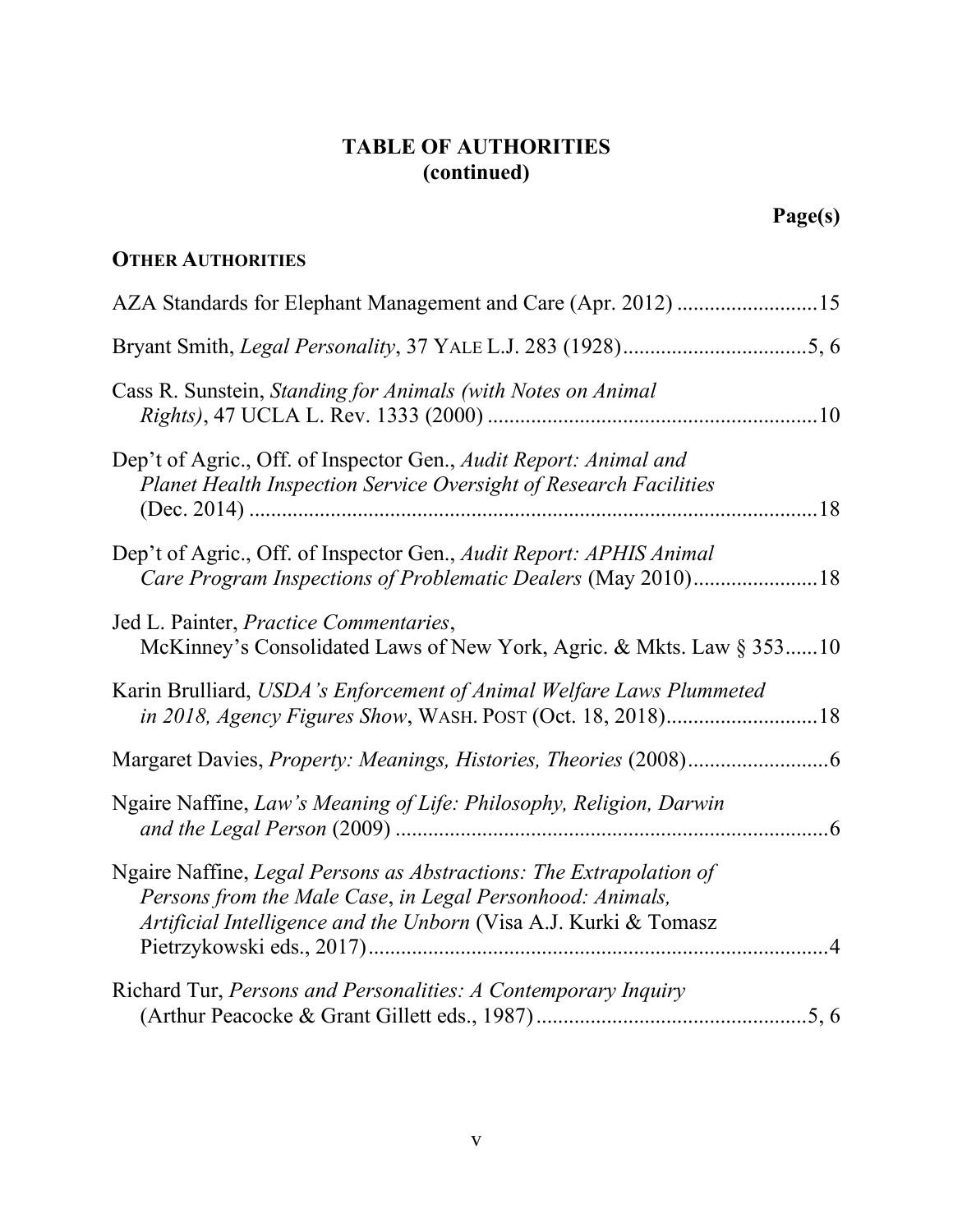# **TABLE OF AUTHORITIES (continued)**

# **Page(s)**

| Sir John William Salmond, Salmond on Jurisprudence                                                                           |                |
|------------------------------------------------------------------------------------------------------------------------------|----------------|
|                                                                                                                              |                |
| Visa A.J. Kurki, Why Things Can Hold Rights: Reconceptualizing the<br>Legal Person, in Legal Personhood: Animals, Artificial |                |
| Intelligence and the Unborn (Visa A.J. Kurki & Tomasz                                                                        | $\overline{6}$ |
|                                                                                                                              |                |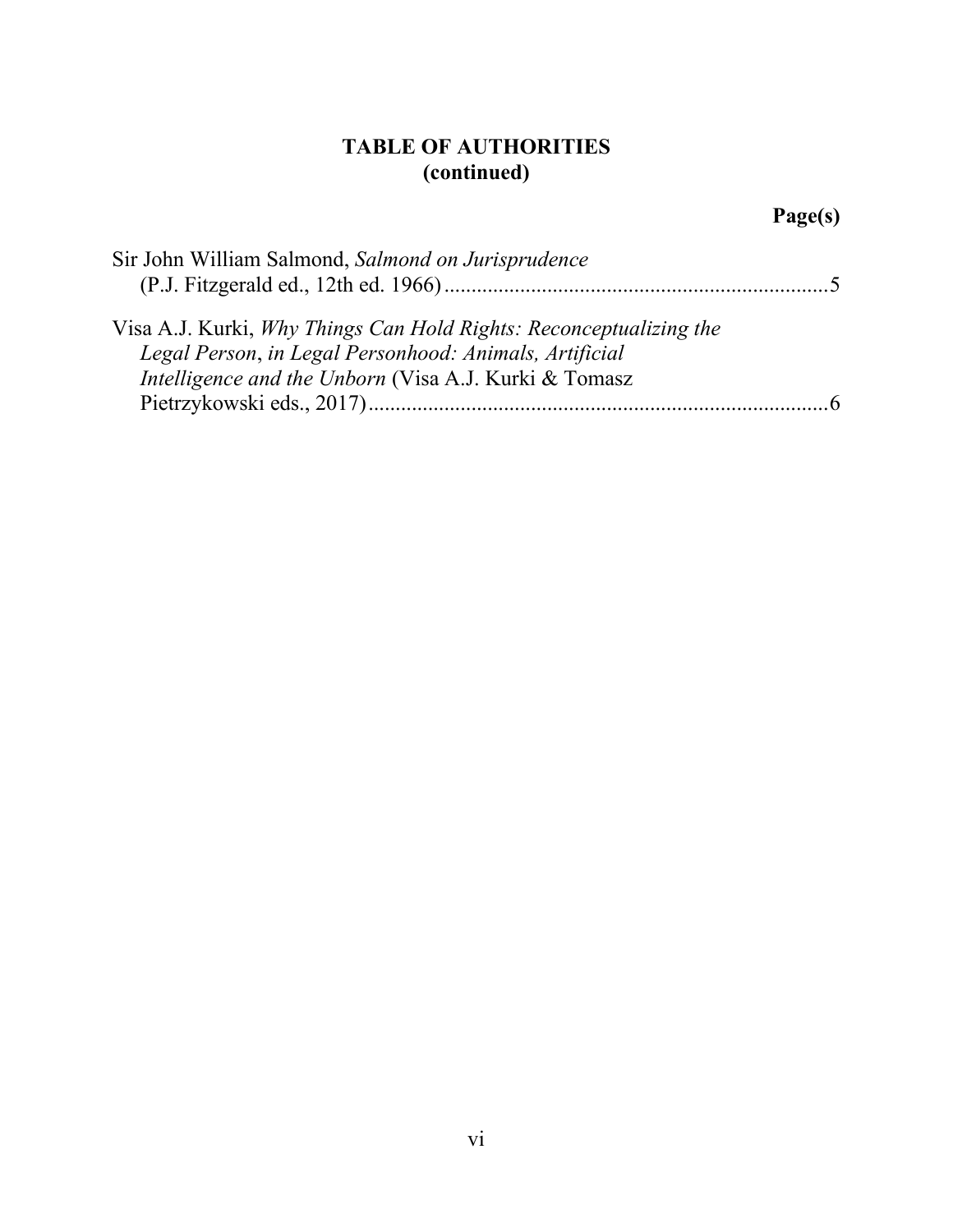#### **INTEREST OF AMICUS**

The Animal Legal Defense Fund ("ALDF") is the nation's preeminent legal advocacy organization for animals. ALDF's mission is to protect the lives and advance the interests of animals through the legal system. It pursues this mission through a variety of means, including litigation, legislation, education, and public outreach.

ALDF has a strong interest in promoting the justiciability of animal protection lawsuits brought by private parties in civil court. In connection with its advocacy, ALDF often files state and federal lawsuits seeking to enjoin violations of animal protection laws when government agencies are unwilling to enforce the law themselves. In these cases, defendants typically challenge the human (or corporate) plaintiff's standing, or the availability of a private right of action to enjoin violation of the animal protection laws at issue.

Two examples illustrate situations in other states where cases involving animal cruelty were dismissed or never brought due to lack of standing or right of action. In one case, a court dismissed a lawsuit filed by ALDF on behalf of the Society for the Prevention of Cruelty to Animals seeking to enjoin a business's practice of leaving unprofitable, infirm calves to slowly die in a pile of other dying animals without providing any veterinary treatment or euthanasia. The grounds for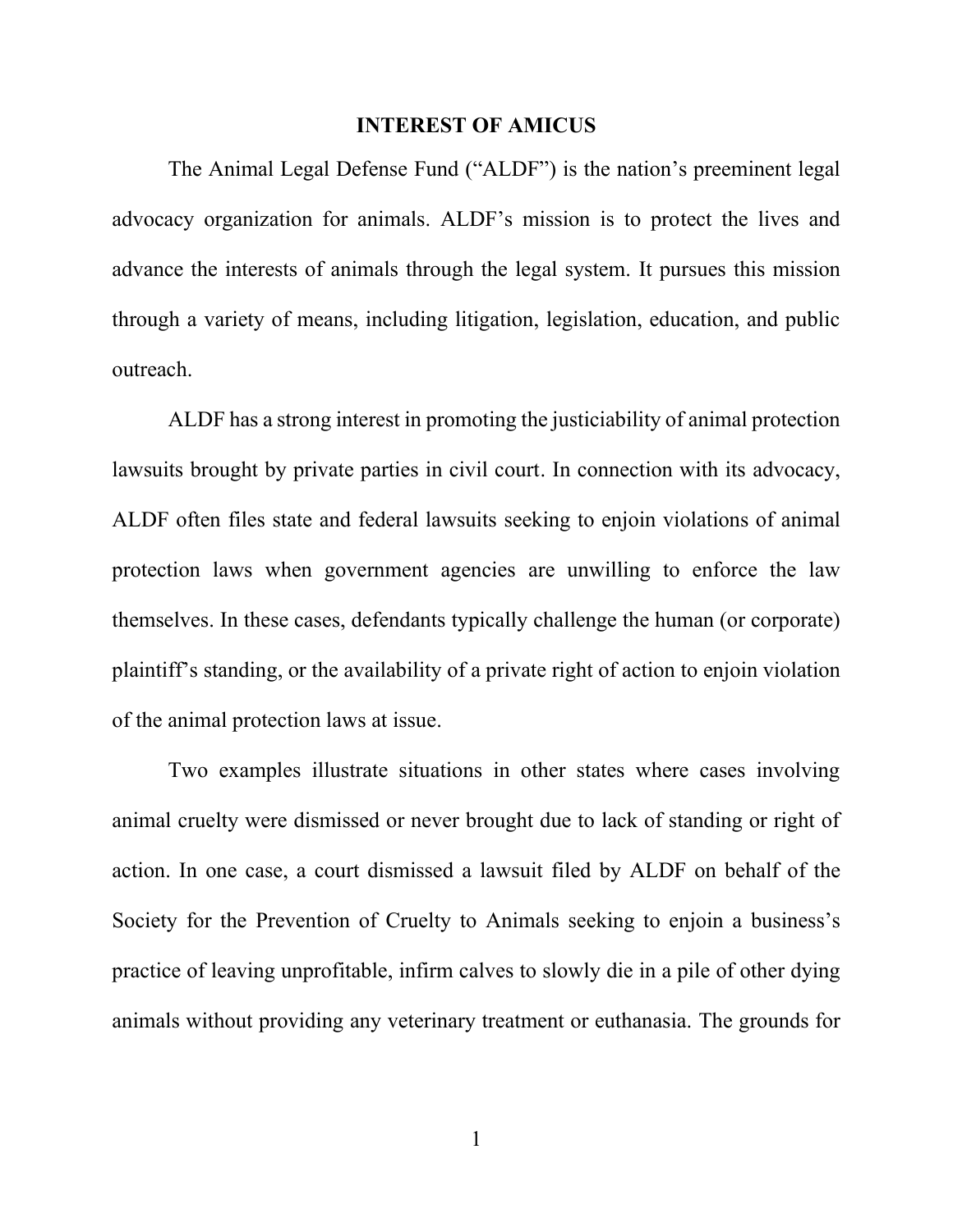dismissing that lawsuit was the lack of a private right of action. In a second case, ALDF sought to bring a lawsuit to enjoin a facility from continuing to kill wolf-dog hybrids in violation of the state's animal cruelty law, and from selling the wolf-dogs' pelts in violation of a federal law that prohibits the same. However, there was no apparent right of action appropriate to enjoin violation of either law, and neither federal nor state law enforcement authorities took any action against the facility despite their knowledge of the situation. ALDF has investigated animal cruelty and filed lawsuits in New York, and has encountered the same challenges regarding human or corporate plaintiff standing and the availability of a private right of action to enjoin cruelty violations.

<span id="page-16-0"></span>Recognition that animals are legal persons with respect to some laws, such as animal cruelty and habeas corpus—i.e., that animals have legal rights under those laws and a judicially cognizable interest in enforcing those rights—would cure this manifest injustice. As such, the Animal Legal Defense Fund has brought cases directly on behalf of animal plaintiffs in other jurisdictions. One of these cases involves a negligence per se lawsuit filed on behalf of Justice, a horse in need of lifelong costs of care due to severe animal neglect that he suffered, which is currently before the Oregon Court of Appeals. *See Justice v. Vercher*, Appeal No. A169933 (Or. Ct. App. filed Jan. 22, 2019). Another of these cases involves a successful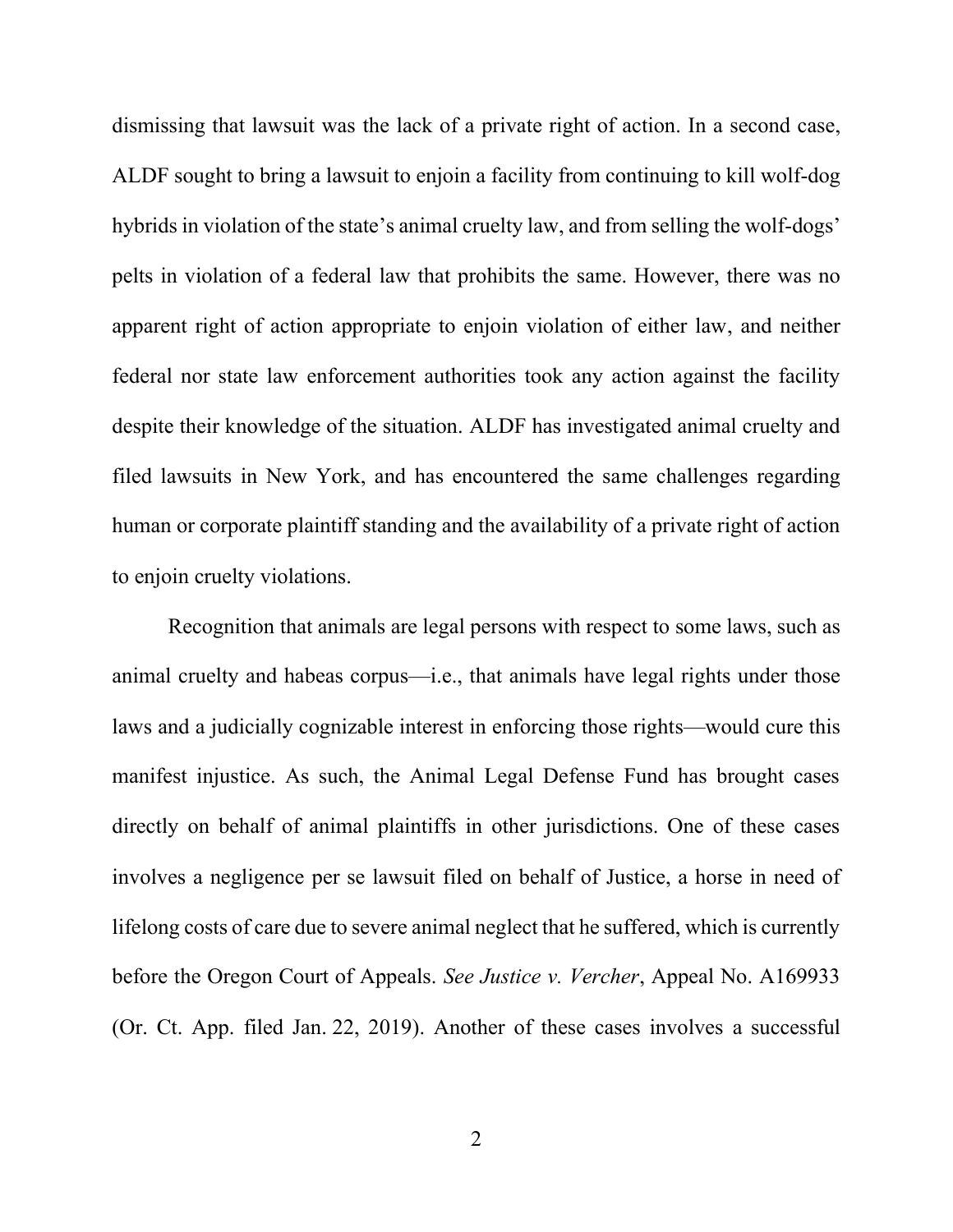application filed on behalf of the Community of Hippopotamuses Living in the Magdalena River—who are litigants in a Colombian lawsuit that seeks to compel sterilization instead of slaughter to manage their population—to exercise their rights as "interested persons" under 28 U.S.C. § 1782 to compel the testimony of two experts residing in the United States. *See Cmty. of Hippopotamuses Living in the Magdalena River*, Case No. 1:21-mc-00023 (S.D. Ohio Oct. 15, 2021).

#### <span id="page-17-0"></span>**ARGUMENT**

This Court should recognize that Happy is a person for purposes of habeas corpus. Happy is already a legal person with the right to be free from unjustified suffering under the state's animal cruelty statute (N.Y. Agric. & Mkts. Law  $\S$ § 350 & 353), and that fact supports finding her to be a person for purposes of habeas corpus. Moreover, the Bronx Zoo ("Zoo") is violating Happy's right to be free from cruelty by keeping her in solitary confinement. Under these circumstances, the Zoo is not only violating Happy's common law right to bodily liberty but is also violating a statutory right to be free from cruelty. Thus, this Court should grant her writ of habeas corpus because Happy is a legal person whose confinement is unlawful.

# **I. HAPPY IS A LEGAL PERSON WITH RESPECT TO HER STATUTORY RIGHT TO BE FREE FROM ANIMAL CRUELTY.**

"Legal person" simply describes any entity that has legal rights or duties. Such an entity may be a "limited" person with only some legal rights, or may be a "whole"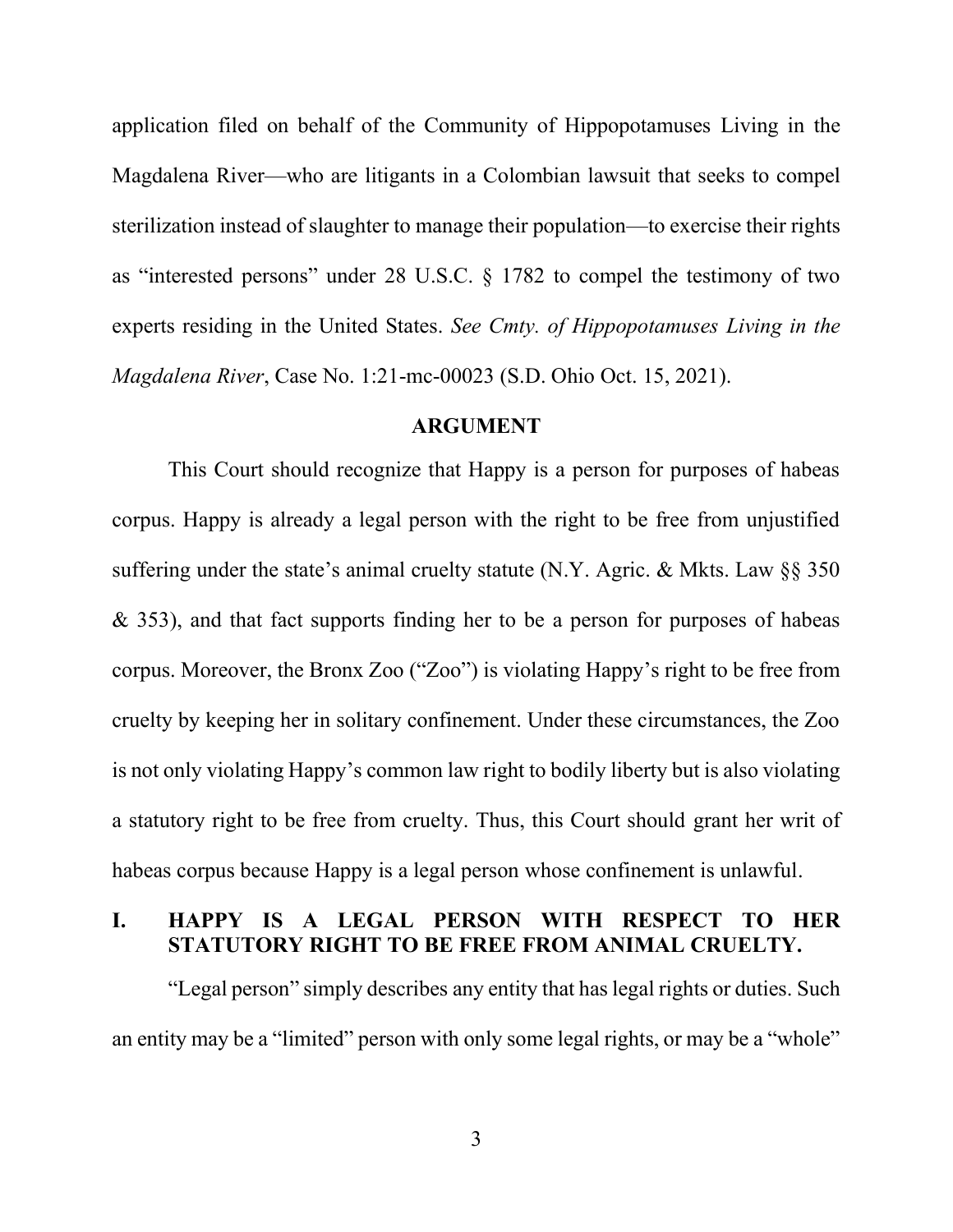person with the same rights usually assigned to a human being. Under this framework, animals already qualify as legal persons with regard to the animal cruelty statute because the cruelty statute exists to protect animals rather than humans.

### **A. ANY ENTITY WITH LEGAL RIGHTS QUALIFIES AS A LEGAL PERSON WITH RESPECT TO THOSE RIGHTS.**

<span id="page-18-1"></span><span id="page-18-0"></span>The word "person" can take on different meanings depending on the context and background assumptions made by those using the term. This variability in meaning can create confusion and talking at cross-purposes about the subject. *See* Ngaire Naffine, *Legal Persons as Abstractions: The Extrapolation of Persons from the Male Case*, *in Legal Personhood: Animals, Artificial Intelligence and the Unborn* 15 (Visa A.J. Kurki & Tomasz Pietrzykowski eds., 2017). In a casual conversation, for example, "person" is often presumed to be synonymous with "human." By contrast, the term clearly includes an array of nonhuman entities when used in a legal context. *See, e.g*., N.Y. Comp. Codes R. & Regs. Tit. 10, § 14-1.22 (definition of "person" for purpose of food service regulations includes an "individual, firm, estate, partnership, company, corporation, trustee, association or any public or private entity"). However, participants in legal conversations sometimes reflexively presume that being a "person" refers to possessing the *whole* collection of rights typically associated with human persons, such as the right to vote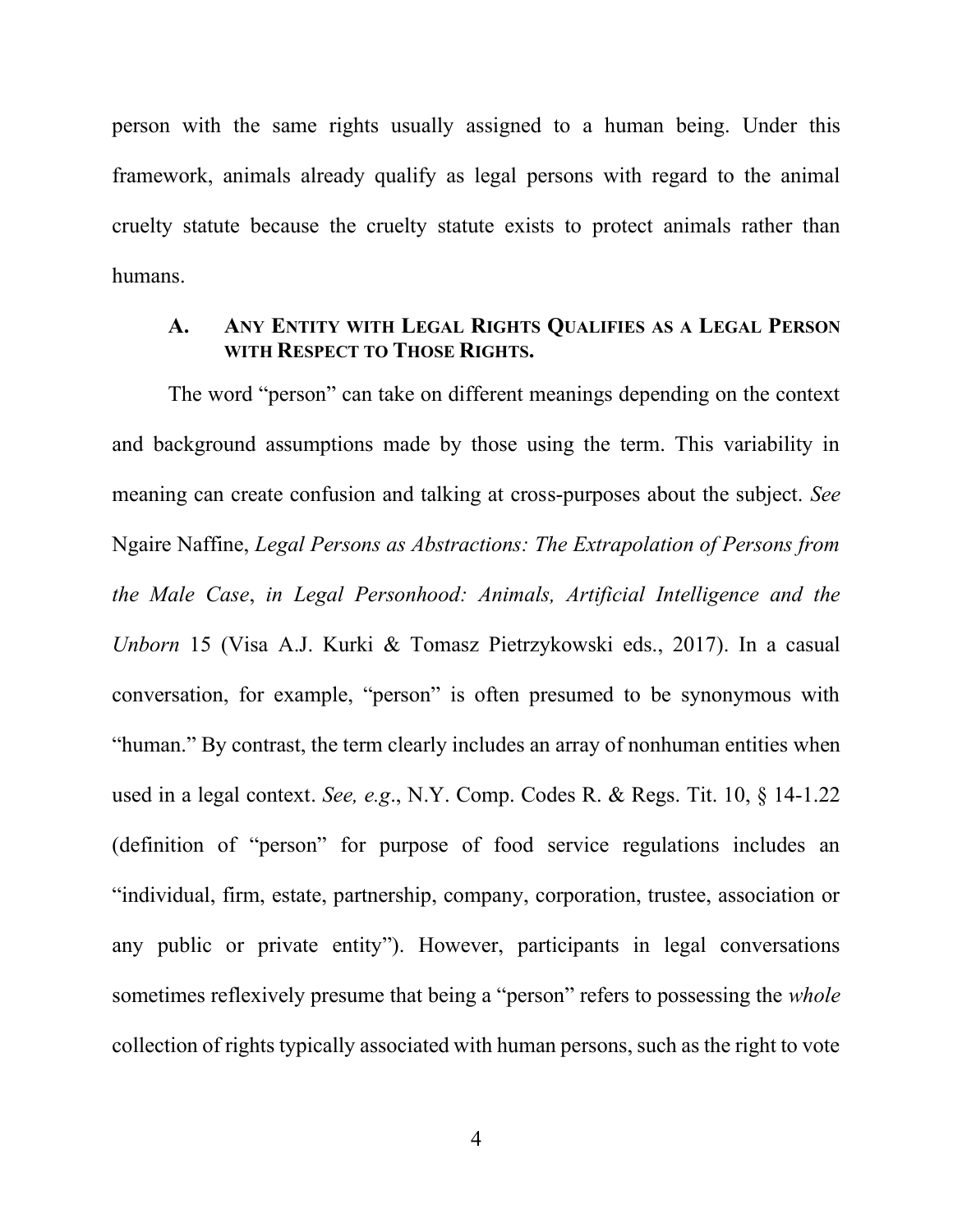<span id="page-19-0"></span>and other civil liberties. *See* Pet'r's Br. at 17, *Matter of Nonhuman Rights Project, Inc. v. Breheny*, APL 2021-00087 (N.Y. filed July 2, 2021) [hereinafter "NhRP Brief"] (referring to remarks at an oral argument in the appeal below in this case that recognizing Happy as a person for purposes of habeas corpus would imply that she has the right to vote).

<span id="page-19-3"></span>Presumptions that equate being a person with being a human are incorrect because "person" is a legal term that simply describes *any* entity with at least some legally protected rights. In his classic treatise on jurisprudence, John Salmond observed that "a person is any being whom the law regards as capable of rights or duties . . . whether a human being or not." Sir John William Salmond, *Salmond on Jurisprudence* § 61 (P.J. Fitzgerald ed., 12th ed. 1966). Bryant Smith, in his classic treatment of legal personhood, similarly observed that "[t]o confer legal rights or to impose legal duties . . . is to confer legal personality." Bryant Smith, *Legal Personality*, 37 YALE L.J. 283, 283 (1928).

<span id="page-19-2"></span><span id="page-19-1"></span>It is possible to be a legal person in a limited sense without the whole array of rights usually associated with being a human person: "where there is a legal right or duty . . . so there is a legal person, though if the rights are few, the person is a weak one." Naffine, *supra*, at 17 (citing Richard Tur, *Persons and Personalities: A Contemporary Inquiry* (Arthur Peacocke & Grant Gillett eds., 1987)). Thus,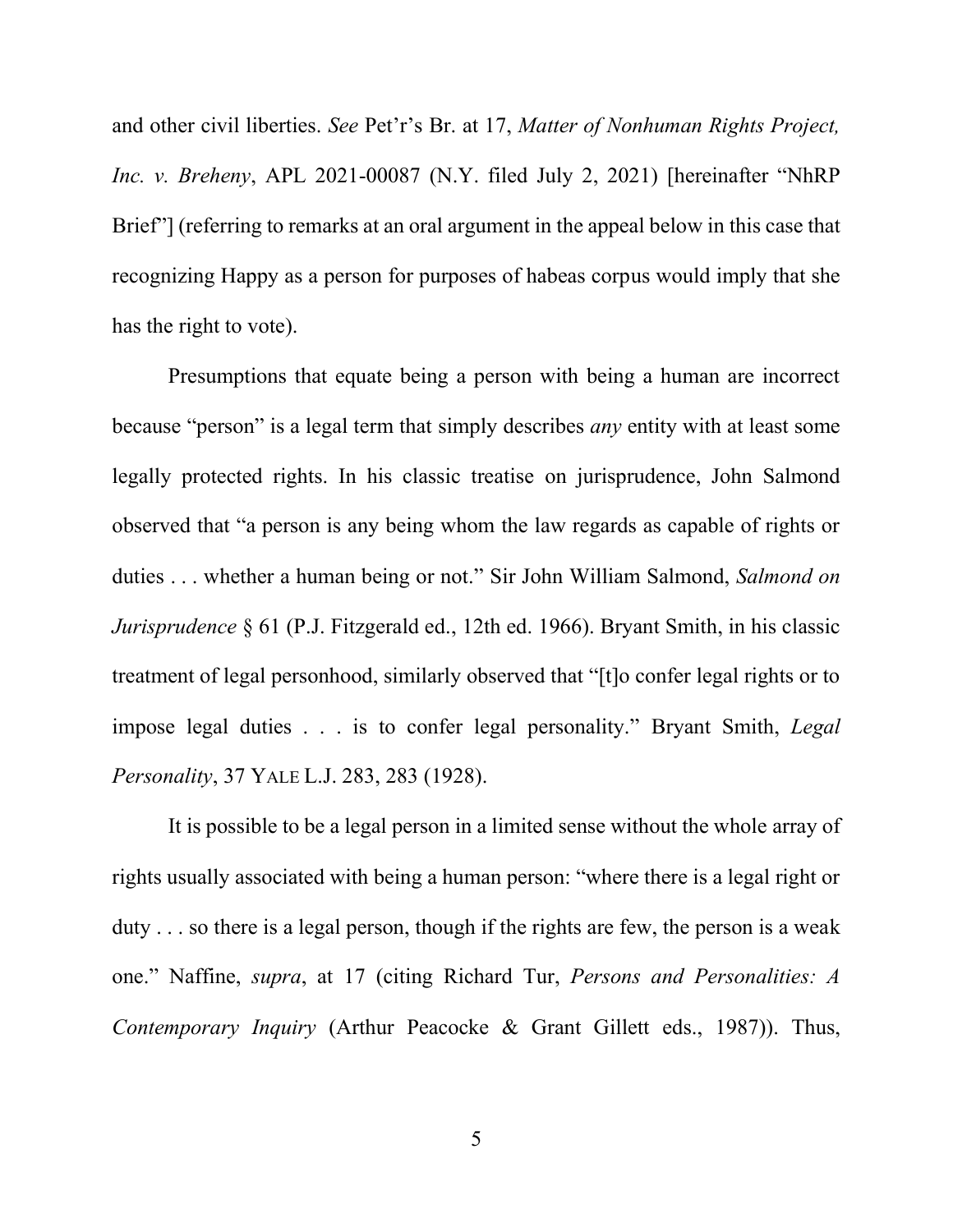<span id="page-20-4"></span><span id="page-20-1"></span>different types of persons may have different collections of rights: "[i]t follows that we can be different legal persons, have different legal characters, according to the way we are afforded rights and duties in different relations and contexts." *Id.; see also* Richard Tur, *Persons and Personalities: A Contemporary Inquiry* (Arthur Peacocke & Grant Gillett eds., 1987) ("[T]he concept of legal personality . . . is an empty slot that can be filled by anything that can have rights or duties."). In addition to the examples provided in the briefing of Petitioner-Appellant, *see, e.g.*, NhRP Brief at 2, 20, corporations also exemplify this concept of limited personhood because they lack rights that humans usually possess, like the right to vote and the right to be free from arbitrary termination, *see* N.Y. Bus. Corp. Law § 1001(b) (authorizing shareholders to dissolve a corporation by a simple majority vote).

<span id="page-20-3"></span><span id="page-20-2"></span><span id="page-20-0"></span>Furthermore, an entity may be both a legal person—with limited rights—and property. The law regularly "blend[s] the two concepts of personality and property," resulting in "a continuum" with whole personhood on one end and utter thinghood on the other. Ngaire Naffine, *Law's Meaning of Life: Philosophy, Religion, Darwin and the Legal Person* 47 (2009). Margaret Davies concurs that "the distinction between persons and property . . . is not a bright line, but is rather contextual and flexible." Margaret Davies, *Property: Meanings, Histories, Theories* 80 (2008). Thus, "an entity can simultaneously be a legal person for some purposes and a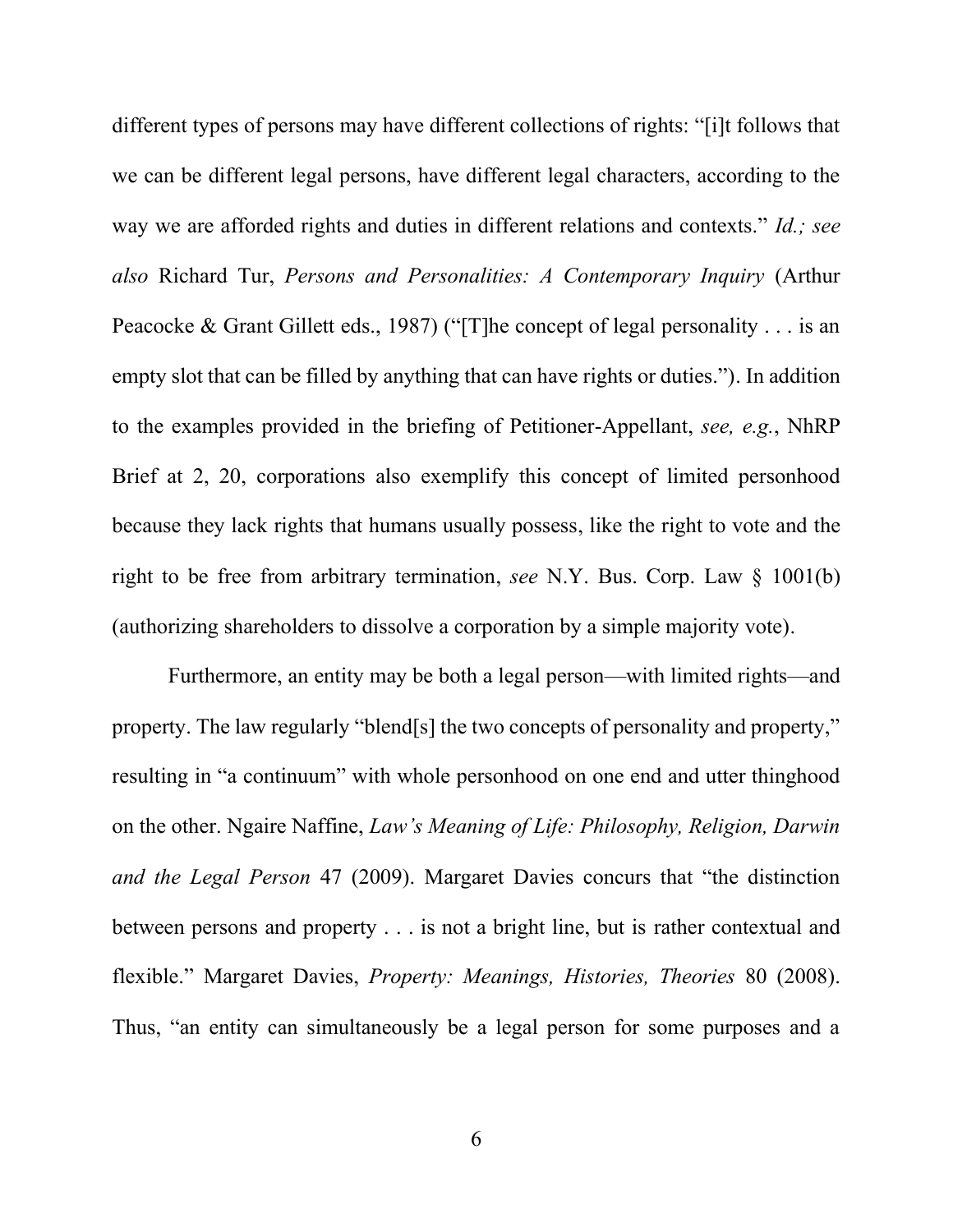<span id="page-21-2"></span>nonperson for others." Visa A.J. Kurki, *Why Things Can Hold Rights: Reconceptualizing the Legal Person*, *in Legal Personhood*, *supra*, at 85. Corporations exemplify this dual status because they qualify both as legal persons and as property that can be bought and sold.

<span id="page-21-1"></span><span id="page-21-0"></span>A recent federal district court order illustrates how animals can qualify as limited persons with regard to only some legal rights. In *Community of Hippopotamuses Living in the Magdalena River v. Ministerio de Ambiente y Desarrollo*, the Southern District of Ohio recognized the legal right of hippopotamuses to compel two witnesses in the United States to testify in a lawsuit in Colombia because the hippos qualified as "interested person[s]" under 28 U.S.C. § 1782(a).. No. 1:21-mc-23, 2021 WL 5025353 (S.D. Ohio Oct. 15, 2021). The hippos themselves are the litigants in Colombia where they contend via their attorney that their population should be managed through sterilization rather than slaughter. *See* Ex Parte Appl. at 2-3, *Cmty. of Hippopotamuses*, Case No. 1:21 mc-00023, ECF No. 1. The hippos sought the testimony of hippo-sterilization experts in the United States under a federal statute that allows "any interested person" to apply for an order compelling testimony or document production for use in a foreign proceeding. 28 U.S.C. § 1782. To invoke section 1782, the applicant must show—and the court must find—that the applicant qualifies as an interested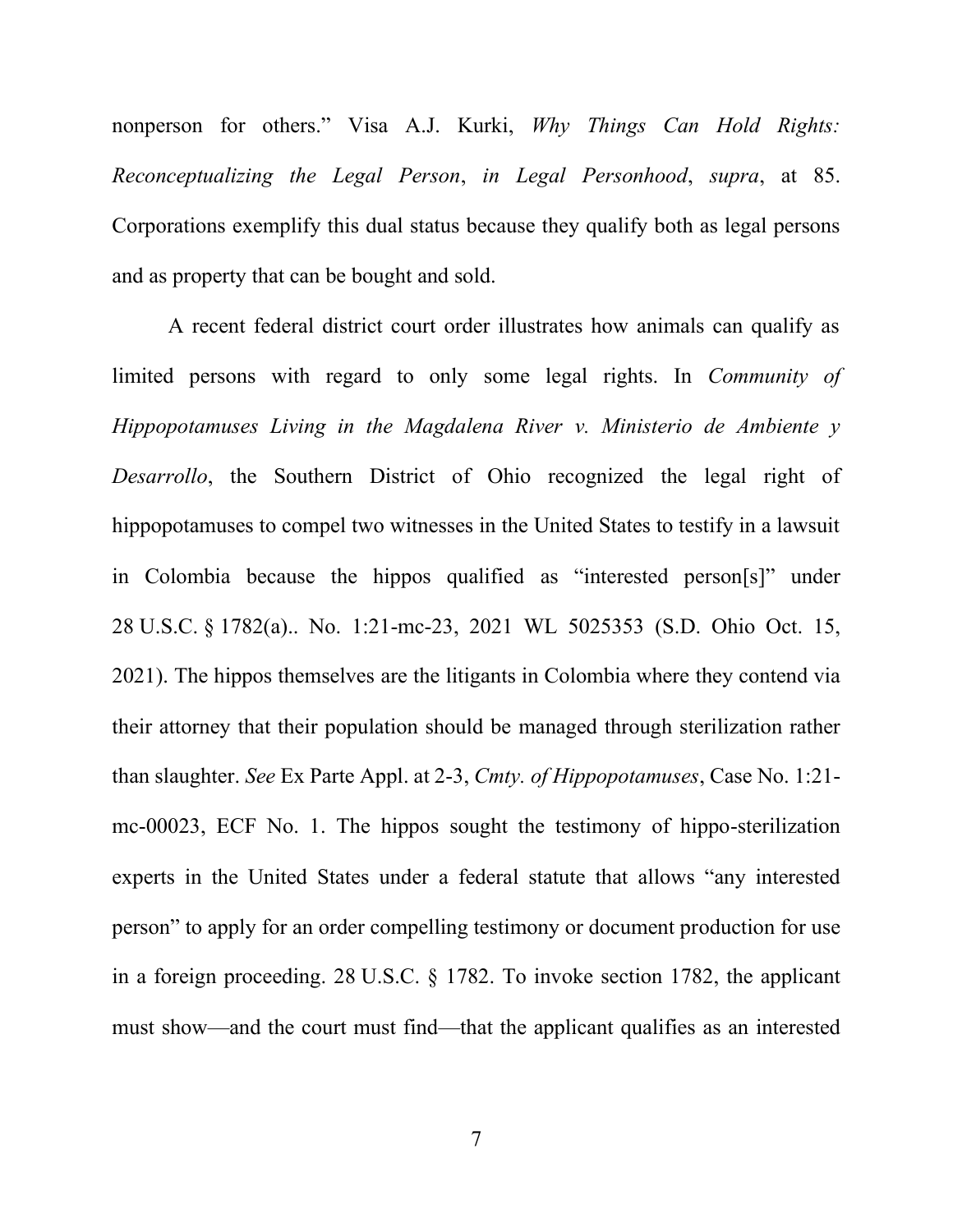<span id="page-22-2"></span><span id="page-22-0"></span>person. *Id*.; *Chubb Ins. Co. of Eur. SE v. Zurich Am. Ins. Co.*, No. 1:09-MC-0116, 2010 WL 411323, at \*6 (N.D. Ohio Jan. 28, 2010) (citing *Schmitz v. Bernstein, Liebhard, & Lifshitz, LLP,* 376 F.3d 79, 82–83 (2d Cir. 2004)). Although the order did not include an analysis, it presumably followed U.S. Supreme Court precedent holding that a litigant in a foreign proceeding "no doubt" qualifies as an interested person. *See Intel Corp. v. Advanced Micro Devices, Inc*., 542 U.S. 241, 256 (2004). Thus, the order illustrates both that (1) animals may qualify as persons capable of exercising some legal rights, and (2) the status of being a person in a limited sense does not transform animals into "whole" persons possessing the same rights as an adult human.

## <span id="page-22-1"></span>**B. HAPPY IS A LEGAL PERSON WITH RESPECT TO THE ANIMAL CRUELTY STATUTE BECAUSE SHE HAS A LEGAL RIGHT NOT TO BE TREATED CRUELLY IN VIOLATION OF THAT LAW.**

<span id="page-22-3"></span>In support of its argument that Happy is a person with a right to bodily liberty protected by habeas corpus, NhRP highlights that some animals, including Happy, are already legal persons because they enjoy legal rights as beneficiaries under New York's pet trust statute. NhRP Brief at 20 (citing N.Y. Est. Powers & Trusts Law § 7-8.1). Additionally, this Court should consider that animals have legal rights and therefore also qualify as legal persons—with respect to this state's animal cruelty statute. *See* N.Y. Agric. & Mkts. Law § 353.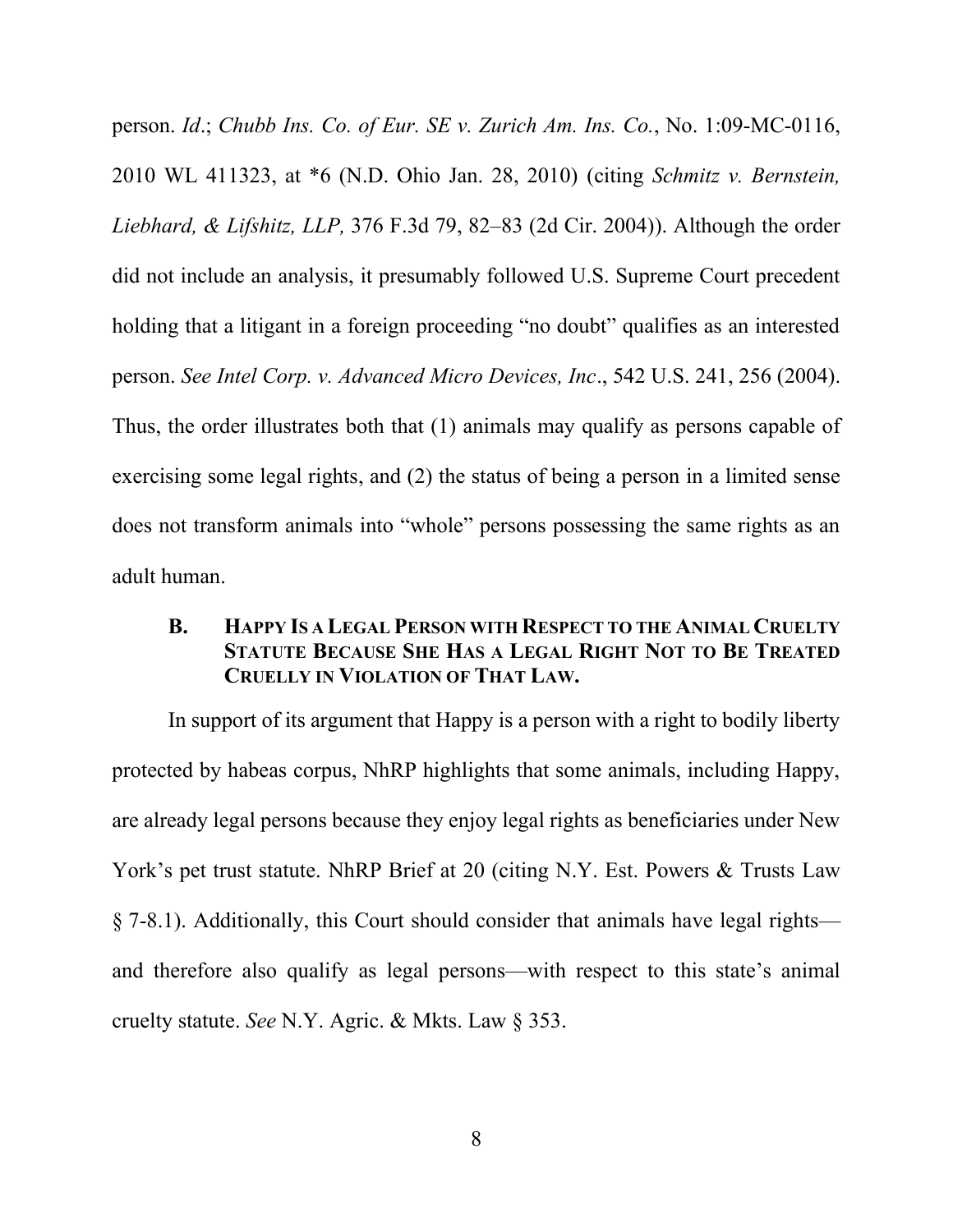<span id="page-23-0"></span>Whether animals themselves bear legal rights under the cruelty statute—and therefore qualify as legal persons by implication—is fundamentally a question of statutory construction. *See Matter of Adirondack Wild: Friends of the Forest Preserve v. N.Y. State Adirondack Park Agency*, 34 N.Y.3d 184, 191 (2019). The foundational animal cruelty provision resides in the New York Agriculture and Markets Law, which generally prohibits "any act of cruelty to any animal" with various exemptions that are not germane to this case. *See* N.Y. Agric. & Mkts. Law § 353. In turn, "cruelty" includes "every act, omission, or neglect, whereby unjustifiable physical pain, suffering or death is caused or permitted." *Id.* § 350.

<span id="page-23-2"></span><span id="page-23-1"></span>The principal design of the cruelty statute is to protect animals themselves rather than to protect the interests of the animals' owners or other humans. This design is self-evident in the cruelty standard, which applies to any act that causes unjustifiable pain or suffering to an animal regardless of whether there is any incidental harm to some human. *See* N.Y. Agric. & Mkts. Law § 353. In line with this logic, the New York County Supreme Court espoused "New York's longstanding public policy, under both statutory and case law, to broadly protect all animals from unjustified abuse." *People v. Garcia*, 777 N.Y.S.2d 846, 852 (Sup. Ct. 2004); *see also State v. Hess*, 273 Or. App. 26 (2015) (adopting the holding of an Oregon Supreme Court opinion that Oregon's animal cruelty law is intended to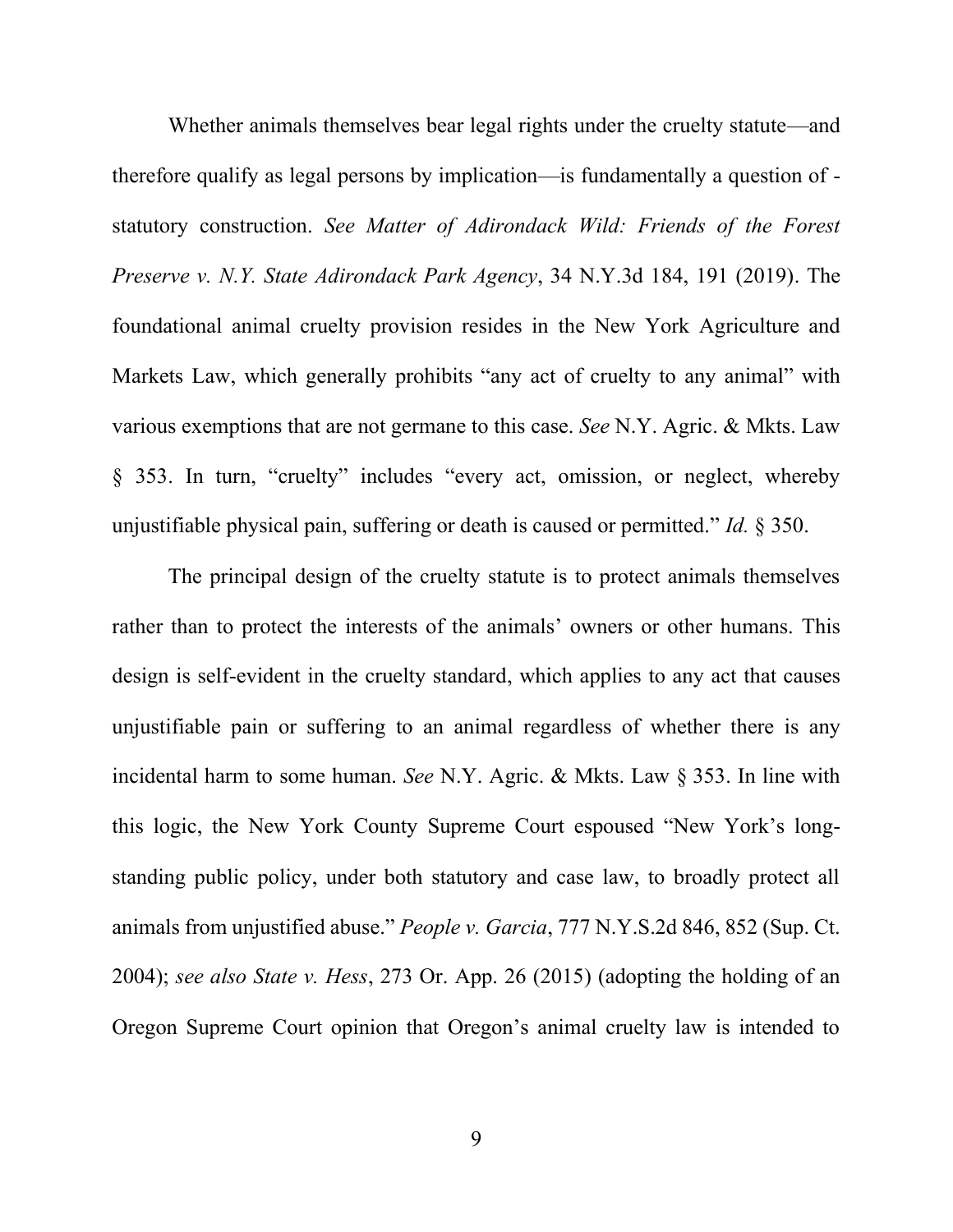"protect[ ] individual animals themselves from suffering" despite the fact that " early animal cruelty legislation may have been directed at protecting animals as property of their owners or as a means of promoting public morality") quoting *State v. Nix*, 355 Or. 777, 798-99 (2014))).

<span id="page-24-2"></span><span id="page-24-1"></span><span id="page-24-0"></span>Legal commentary supports the inference that protecting animals from cruelty constitutes a grant of legal rights to animals. McKinney's practice commentaries characterize "[t]he concept of 'unjustifiable'" in this state's animal cruelty statute as "the 'line in the sand' where human property rights end and inherent animal rights begin." Jed L. Painter, *Practice Commentaries*, McKinney's Consolidated Laws of New York, Agric. & Mkts. Law § 353. Constitutional scholar Cass Sunstein provides similar insight, stating "it is entirely clear that animals have legal rights, at least of a certain kind." Cass R. Sunstein, *Standing for Animals (with Notes on Animal Rights)*, 47 UCLA L. Rev. 1333, 1335 (2000). Courts in the United States have recognized that animals possess some legal rights. *See, e.g.*, *Cetacean Cmty. v. Bush*, 386 F.3d 1169, 1175 (9th Cir. 2004) ("Animals have many legal rights, protected under both federal and state laws."). Similarly, the Supreme Court of India explained that animal cruelty laws "cast not only duties on human beings, but also confer corresponding rights on animals." *Animal Welfare Board of India v. A. Nagaraja &*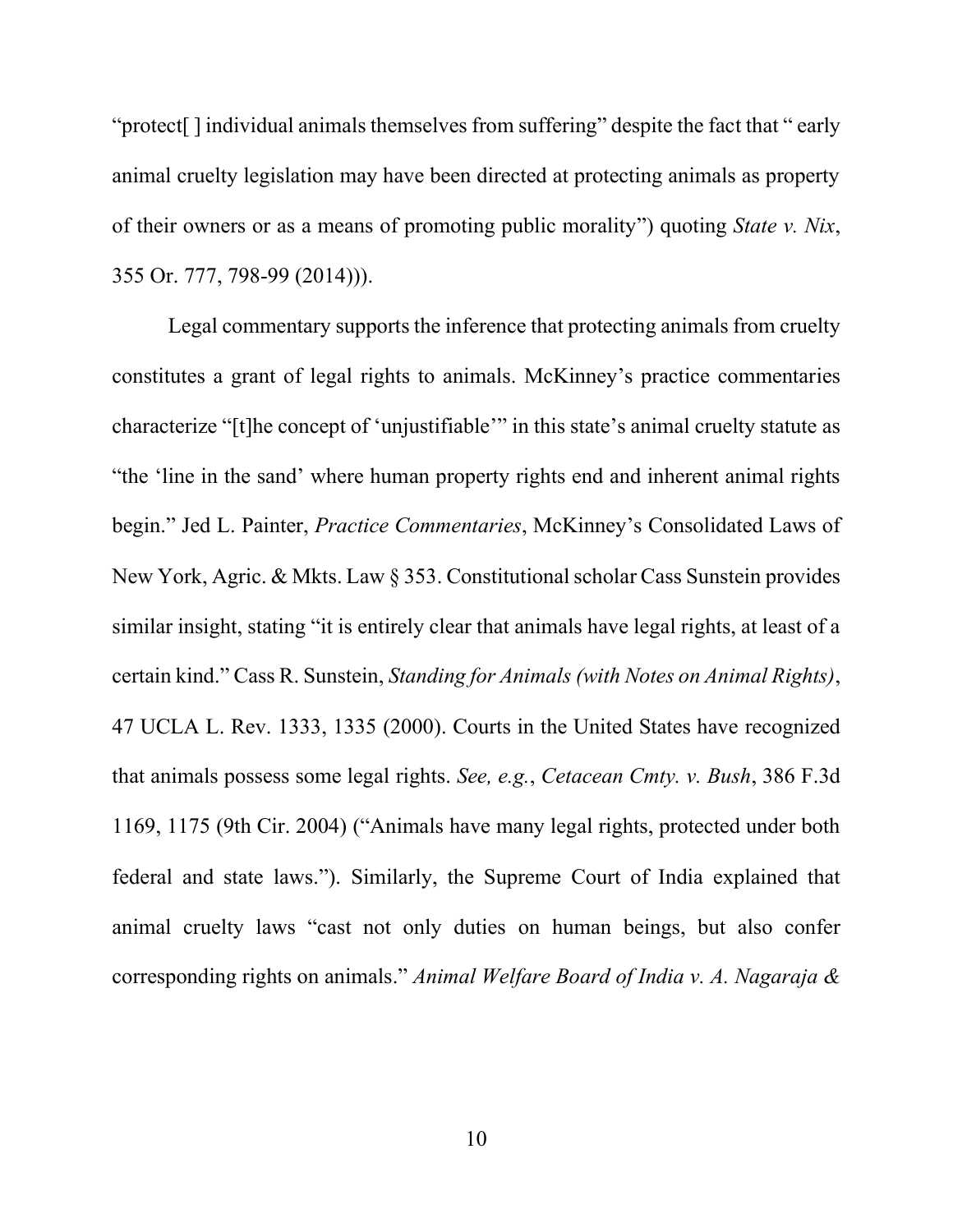*Ors.*, MANU/SC/0426/2014 ¶ 76 (Supreme Court of India, July 5, 2014); 1 *see also id.* ¶¶ 27, 29, 30, 32, 60, 64, 71.

# **II. THE ZOO'S VIOLATIONS OF HAPPY'S RIGHTS UNDER THE ANIMAL CRUELTY STATUTE PROVIDE ADDITIONAL SUPPORT FOR HER HABEAS CORPUS CASE.**

Happy being a legal person with regard to the animal cruelty statute supports her entitlement to habeas corpus relief in two ways. First, the fact that she is already a legal person under the cruelty statute supports finding her to be a legal person with regard to habeas corpus. Second, the record in this case indicates that the Zoo is violating the animal cruelty statute by needlessly causing Happy to live in solitary confinement. The Zoo's violation of Happy's legal rights under the cruelty statute provides an additional basis to grant her habeas corpus petition.

# **A. HAPPY'S STATUS AS A PERSON UNDER THE ANIMAL CRUELTY STATUTE SUPPORTS HER STATUS AS A PERSON FOR PURPOSES OF HABEAS CORPUS.**

NhRP contends that Happy is a person with a common law right to bodily liberty protected by habeas corpus. It supports this argument in part by emphasizing her autonomy, extraordinary cognitive capacity, and her status as a pet trust beneficiary. *See* NhRP Brief at 17-21. In addition to these points, this Court can refer

<sup>&</sup>lt;sup>1</sup> *Available at* https://indiankanoon.org/doc/39696860/ (last accessed Apr. 4, 2022).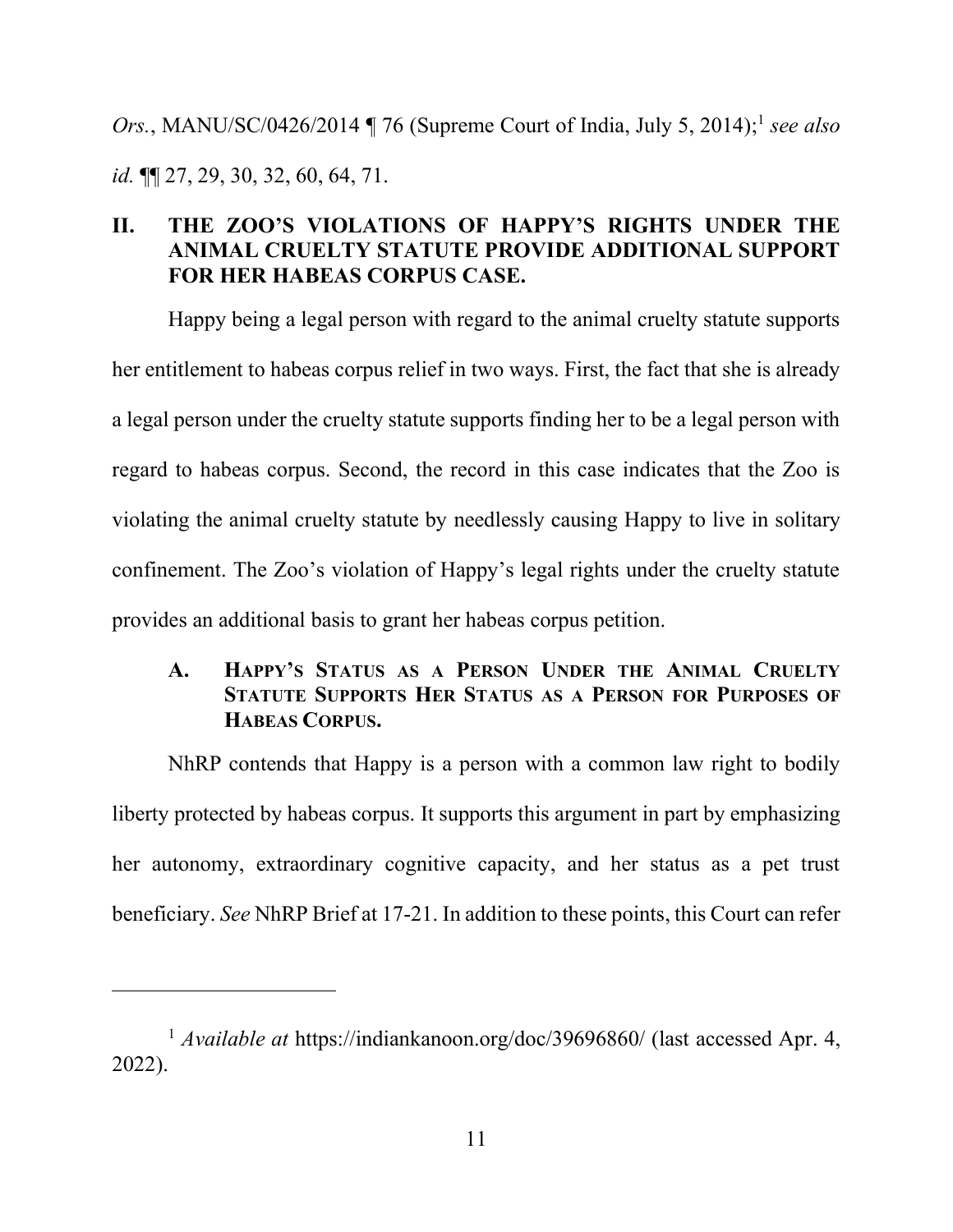to Happy's status as a legal person under the animal cruelty statute—as explained in the previous section, *see supra* § I.B—to support the conclusion that she is a person with regard to habeas corpus. Indeed, it is well established that common law courts can, and often do, refer to statutes "as an appropriate and seminal source of public policy." *Reno v. D'Javid*, 379 N.Y.S.2d 290, 294 (Sup. Ct. 1976) (citing *Muller v. Oregon*, 208 U.S. 412 (1908)).

### <span id="page-26-1"></span><span id="page-26-0"></span>**B. HAPPY'S SOLITARY CONFINEMENT VIOLATES HER RIGHTS UNDER THE CRUELTY STATUTE, WHICH PROVIDES AN ADDITIONAL BASIS TO GRANT HER HABEAS CORPUS PETITION.**

NhRP iterates that this is a case about Happy's common law right to bodily liberty and is not a "welfare" case. (A-48 to 49, para. 59.) NhRP's argument that this Court should recognize Happy's common law right to bodily liberty for purposes of habeas corpus is persuasive independent of any interplay between habeas corpus jurisprudence and the animal cruelty statute. Nonetheless, the fact that Happy's solitary confinement appears to violate her rights under the cruelty statute supports her need for a writ of habeas corpus and provides a narrow additional ground to rule in her favor. This fact also dismantles one of the Zoo's key arguments that its treatment of Happy is lawful. (Zoo's Opp. Brief, 45-46).

The animal cruelty statute prohibits "cruelty," which is in turn defined to include "every act, omission, or neglect, whereby unjustifiable physical pain,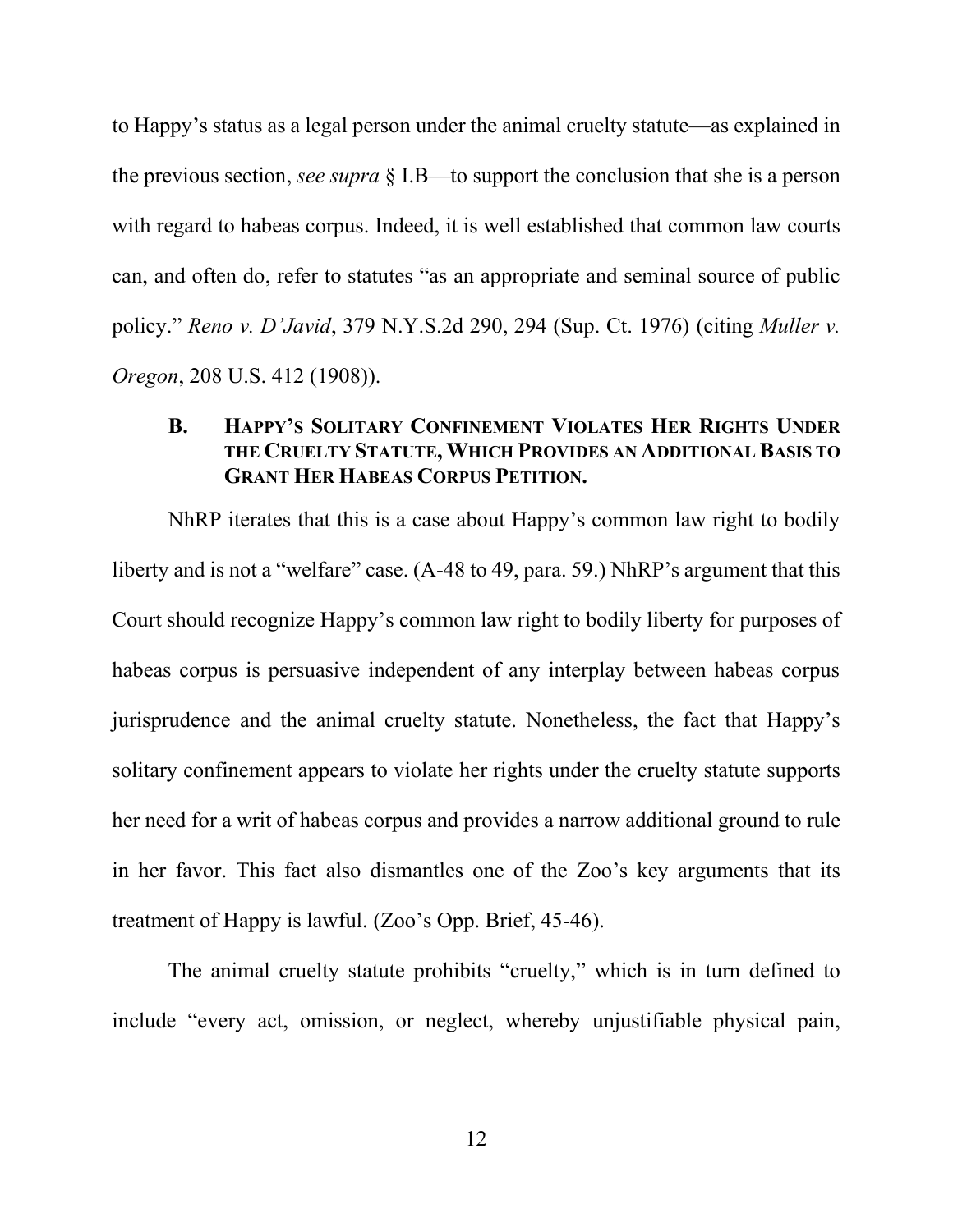suffering, or death is caused or permitted." N.Y. Agric. & Mkts. Law §§ 350 & 353. This statutory language broadly protects animals from omissions and neglect that cause or permit unjustifiable suffering. Its broad proscription is not limited to only malicious or intentional acts that cause physical injury. *See id*. Whether an animal is experiencing unjustified suffering due to neglect is a question of fact based on the circumstances. *See People v. Curcio*, 874 N.Y.S.2d 723, 729 (Crim. Ct. 2008); *see also People v. Voelker*, 658 N.Y.S.2d 180, 183 (Crim. Ct. 1997).

<span id="page-27-3"></span><span id="page-27-2"></span><span id="page-27-1"></span><span id="page-27-0"></span>In *Kuehl v. Sellner*, a federal district court found after trial that a zoo keeping a social primate in solitary confinement constituted an illegal "harassment" under the Endangered Species Act ("ESA"). 161 F. Supp. 3d 678, 710 (N.D. Iowa 2016), *aff'd*, 887 F.3d 845 (8th Cir. 2018). The standard for "harass[ment]" under the ESA is "an intentional or negligent act or omission which creates a likelihood of injury to wildlife", which is similar to New York law that defines as cruelty "every act, omission, or neglect, whereby unjustifiable physical pain, suffering or death is caused or permitted." *Kuehl*, 161 F. Supp. 3d at 709, *quoting* 50 C.F.R. § 17.3; N.Y. Agric. & Mkts. Law §§ 350 & 353.In *Kuehl*, the plaintiffs sued a zoo under the ESA for keeping an endangered lemur named Lucy in solitary confinement, among other practices. *Id*. at 710-712. According to credible expert testimony on which the *Kuehl* court relied, "isolation [is] extremely harmful" because lemurs are "highly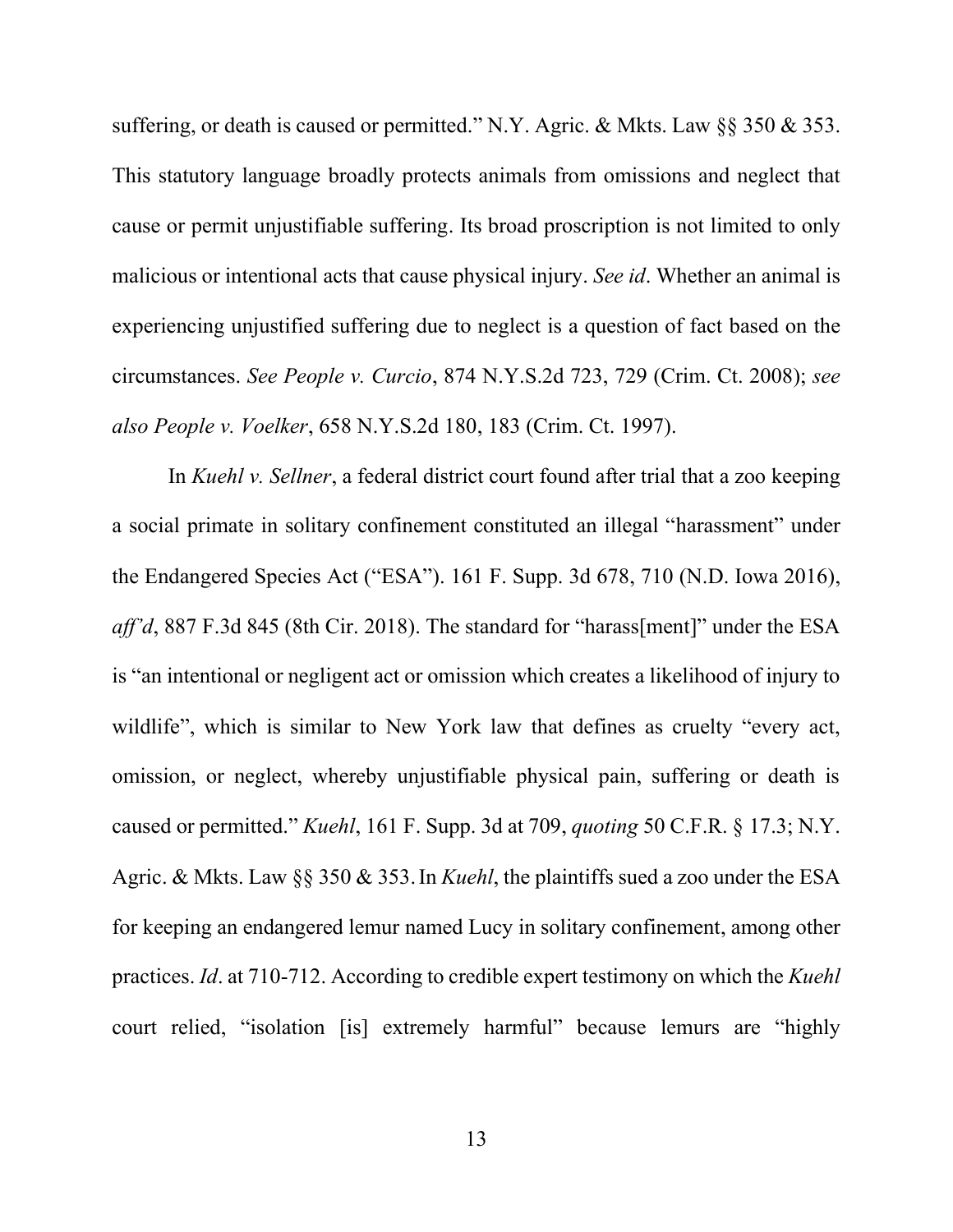developed animals" with "advanced cognitive abilities" who "never live alone." 161 F. Supp. 3d at 710. Even though Lucy could see two other lemurs from her enclosure, the court found that "keeping [her] in a small cage without the opportunity to socialize with other lemurs *causes [her] to suffer*" and therefore violated the ESA. *Id*. at 710-11 (emphasis added). The Eighth Circuit affirmed that decision. *Kuehl v. Sellner*, 887 F.3d 845 (8th Cir. 2018).

<span id="page-28-0"></span>In the same way that Lucy's social isolation violated the ESA, Happy's social isolation violates New York's animal cruelty statute. The record in this case strongly supports the conclusion that keeping Happy in solitary confinement violates the cruelty law because it causes her to unjustifiably suffer. Elephants are cognitively complex, intelligent, and autonomous, exhibiting complex cognitive abilities such as "self-awareness, empathy, awareness of death, intentional communication, learning, memory, and categorization abilities." (A-57, para. 71.) Elephants are "highly social animals" who are "suited to the company of other elephants" such that social interactions comprise a very important dimension of elephant behavior. (A-474, para. 6; A-480, para. 30.)

In conflict with Happy's basic social needs, the Zoo has kept her in solitary confinement since 2006, after it euthanized her last companion (A-10), resulting in the *New York Times* dubbing her "The Bronx Zoo's Loneliest Elephant." (A-32,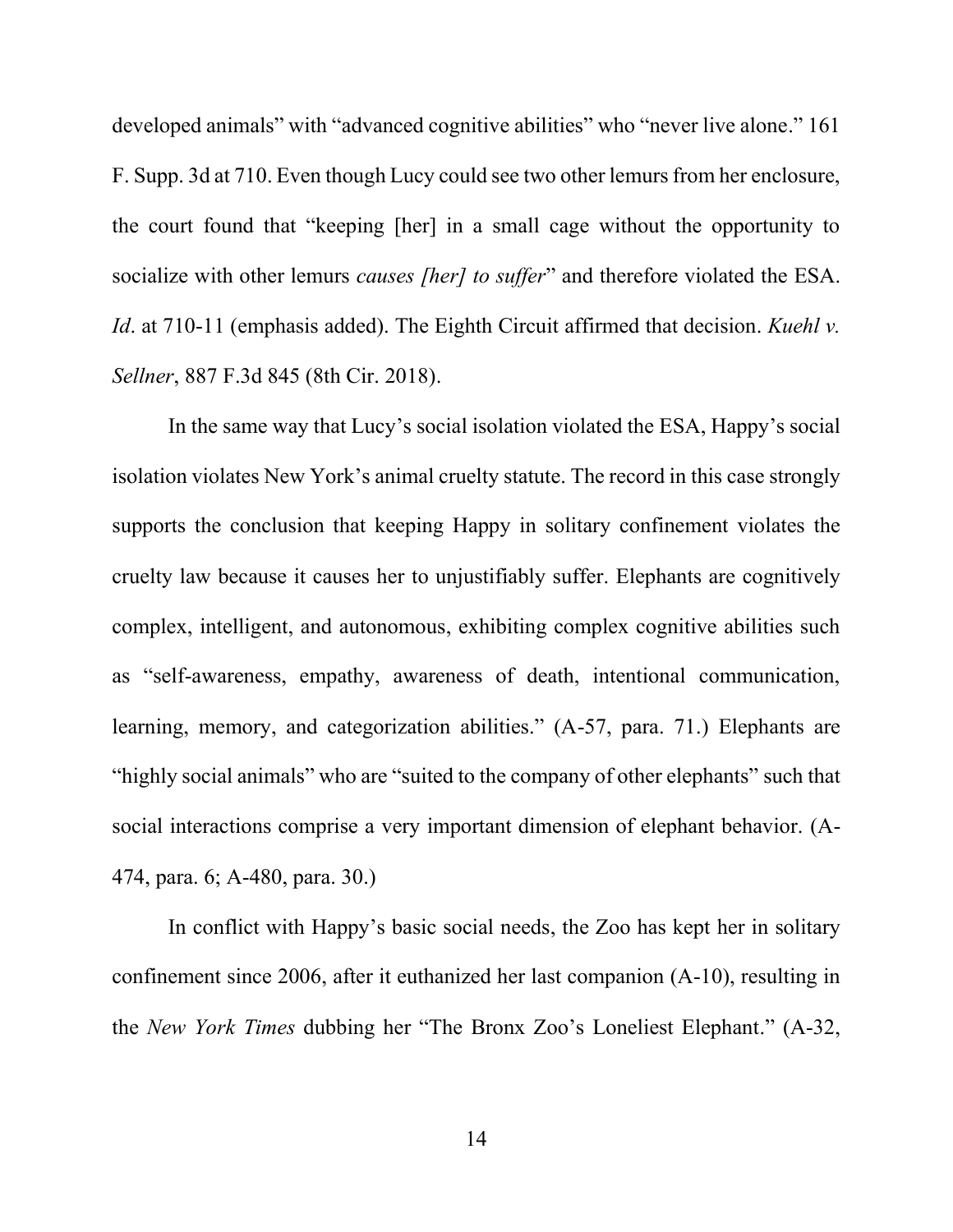<span id="page-29-0"></span>para. 1.) Significantly, the Association for Zoos and Aquariums ("AZA") issues standards for zoos wishing to be accredited by the AZA, and the standard for "group composition" requires that "[e]ach zoo holding elephants must hold a minimum of three females (or the space to hold three females), two males or three elephants of mixed gender." AZA Standards for Elephant Management and Care § 2.2.1.1 (Apr. 2012). <sup>2</sup> The standards go on to specify that only "[a]dult *males* (6 years and older) may be housed alone, but not in complete isolation." *Id*. (emphasis added). The standards do not endorse adult *females* being housed alone. Although the Zoo hjas maintained its AZA accreditation, this does not change the fact that Zoo is failing to comply with elephant management standards for socialization that only permit keeping adult males alone.

Happy not only lives in solitary confinement but also lacks adequate space and other enrichment to stay mentally and physically healthy. Adequate space "permits autonomy and allows elephants to develop more healthy social relationships and to engage in a near natural movement, foraging, and repertoire of behavior." (A-478, para. 19.) Moreover, "[w]hen elephants are forced to live in

<sup>&</sup>lt;sup>2</sup> The AZA Standards for Elephants are available online at [https://www.aza.org/assets/2332/aza\\_standards\\_for\\_elephant\\_management\\_and\\_ca](https://www.aza.org/assets/2332/aza_standards_for_elephant_management_and_care.pdf) [re.pdf](https://www.aza.org/assets/2332/aza_standards_for_elephant_management_and_care.pdf) (last accessed Apr. 4, 2022).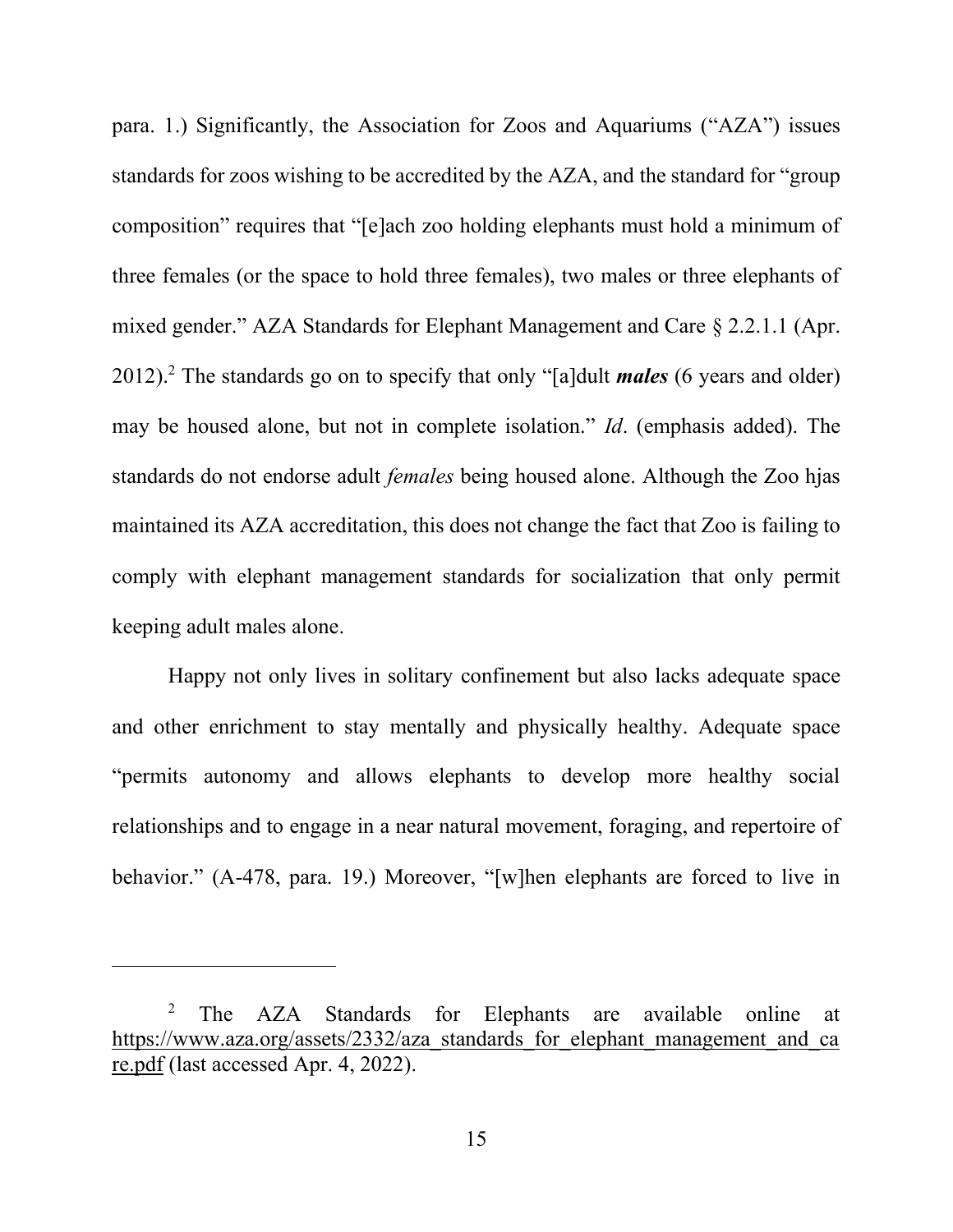insufficient space for their biological, social and psychological needs to be met, over time, they develop physical and emotional problems." (*Id*.) Despite these needs, Happy "spends most of her time indoors in a large holding facility lined with elephant cages, which are about twice the length of the animals' bodies." (A-44, para. 38.)

Happy's isolation and inability to engage in appropriate behaviors such as foraging and roaming has caused her to develop stereotypic behaviors indicative of physical pain and mental suffering:

> [Happy is] engaged in only five activities/behaviors: Standing facing the fence/gate, dusting, swinging her trunk in stereotypic behavior, standing with one or two legs lifted off the ground, either to take weight off painful, diseased feet or again engaging in stereotypic behavior, and once, eating grass. Only two, dusting and eating grass, are natural. Alone, in a small space, there is little else for her to do.

(A-480, para. 41; A-17.)

The Zoo's refusal to release Happy to a sanctuary where her social and environmental needs can be met renders Happy's suffering "unjustified." *See* N.Y. Agric. & Mkts. Law §§ 350 & 353. The Zoo claims that it keeps Happy in solitary confinement because she doesn't get along with other elephants, but the record shows that Happy was compatible with two out of four of her previous companions. (A-475, para. 9-10.) Thus, the problem is not Happy, but the Zoo's refusal to provide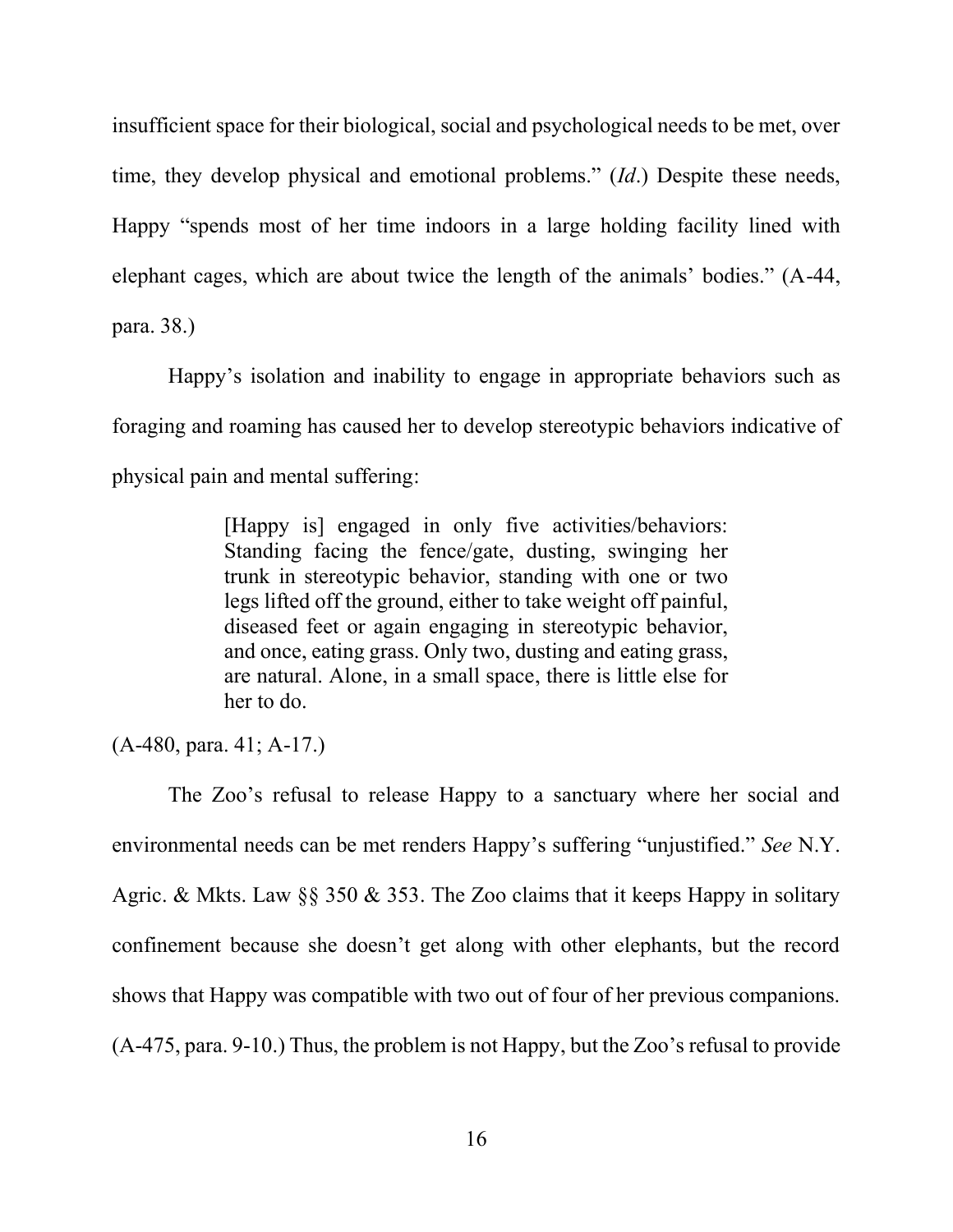the space and other resources sufficient to foster a healthy relationship between Happy and potential companions:

> Elephants are highly social animals and . . . they are suited to the company of other elephants. Elephants in captivity, including Happy, often do not get on with the elephants their captors select to put them with. Being forced into areas too small to permit them to select between different companions and when to be with them, they have no autonomy. Elephants need a choice of social partners, and the space to permit them to be with the ones they want, when they want, and to avoid particular individuals, when they want.

(A-474, para. 6.)

<span id="page-31-0"></span>The Zoo's animal cruelty violations do not become "lawful" simply because the U.S. Department of Agriculture ("USDA") grants it an Animal Welfare Act ("AWA") license. An individual may be granted a driver's license but this does not mean the individual is complying with all traffic laws. Moreover, AWA regulations are notoriously weak and unenforced, $3$  such that as a practical matter most state

<span id="page-31-1"></span><sup>&</sup>lt;sup>3</sup> For example, the USDA's Office of Inspector General conducts audits of AWA enforcement every few years. In one audit, it found that the "enforcement process was ineffective against problematic dealers" and "inspectors did not cite or document violations properly." Dep't of Agric., Off. of Inspector Gen., *Audit Report: APHIS Animal Care Program Inspections of Problematic Dealers* 2 (May 2010), [https://www.usda.gov/sites/default/files/33002-4-SF.pdf.](https://www.usda.gov/sites/default/files/33002-4-SF.pdf) In another audit, the OIG reiterated findings over the years that the agency's AWA enforcement of regulated research facilities has been "regarded [ ] as a cost of doing business", "basically meaningless", "ineffective", and that "some violators that committed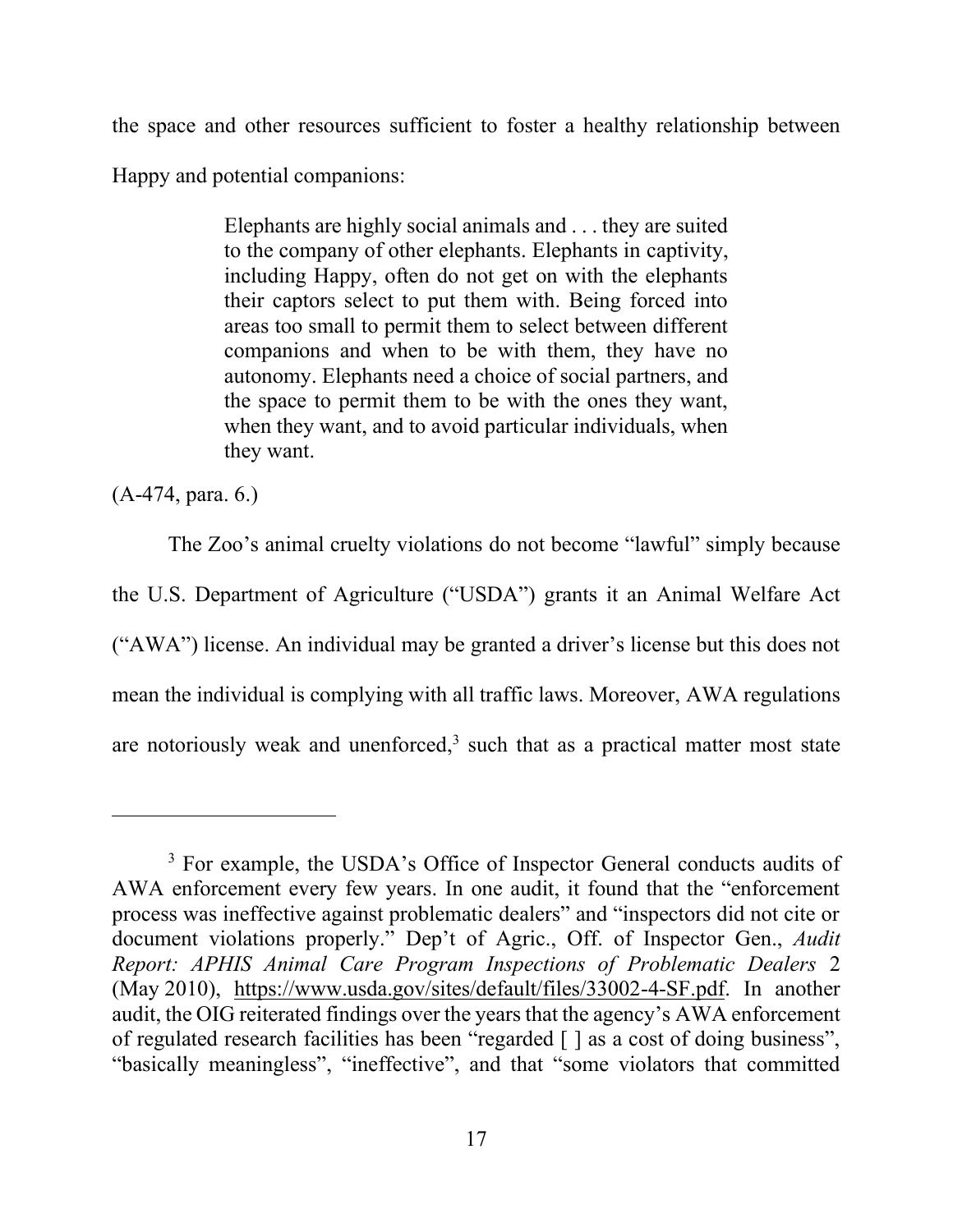<span id="page-32-3"></span>animal cruelty laws provide more protection than the AWA. Remarkably, the AWA regulations for most mammals—including elephants—do not prohibit keeping even highly intelligent and social animals in solitary confinement. *See, e.g.*, 9 C.F.R. § 3.133 (providing husbandry standards for mammals other than cats, dogs, primates, and marine mammals). The USDA's passivity on the issue of solitary confinement does not indicate that the practice is humane or legal, but rather indicates that the USDA has done a poor job at promulgating comprehensive humane husbandry regulations.<sup>4</sup> Regardless, the AWA explicitly authorizes state and local governments to "promulgat[e] standards *in addition* to" the AWA, 7 U.S.C. § 2143(a)(8) (emphasis added), which New York has done here by enacting an animal cruelty statute that more comprehensively protects animals like Happy.

<span id="page-32-5"></span><span id="page-32-4"></span><span id="page-32-0"></span>grave violations only received [ ] warning letters." Dep't of Agric., Off. of Inspector Gen., *Audit Report: Animal and Planet Health Inspection Service Oversight of Research Facilities* 3, 13 (Dec. 2014), [https://www.usda.gov/sites/default/](https://www.usda.gov/sites/default/files/33601-0001-41.pdf) [files/33601-0001-41.pdf;](https://www.usda.gov/sites/default/files/33601-0001-41.pdf) *see also* Karin Brulliard, *USDA's Enforcement of Animal Welfare Laws Plummeted in 2018, Agency Figures Show*, WASH. POST (Oct. 18, 2018), [https://www.washingtonpost.com/science/2018/10/18/usdas-enforcement](https://www.washingtonpost.com/science/2018/10/18/usdas-enforcement-animal-welfare-laws-plummeted-agency-figures-show/)[animal-welfare-laws-plummeted-agency-figures-show/.](https://www.washingtonpost.com/science/2018/10/18/usdas-enforcement-animal-welfare-laws-plummeted-agency-figures-show/)

<span id="page-32-2"></span><span id="page-32-1"></span><sup>4</sup> USDA's AWA regulations fall short in many other ways. For example, the AWA imposes no restriction on killing animals other than the fact that the facility must have a written guidance document regarding the method of euthanasia. *See* 9 C.F.R. § 2.40(b)(4). Thus, the AWA would *not* prohibit a licensed dog breeding facility from killing healthy but reproductively spent five-year-old dogs by gunshot or even drowning as long as that protocol was written down on a guidance document somewhere.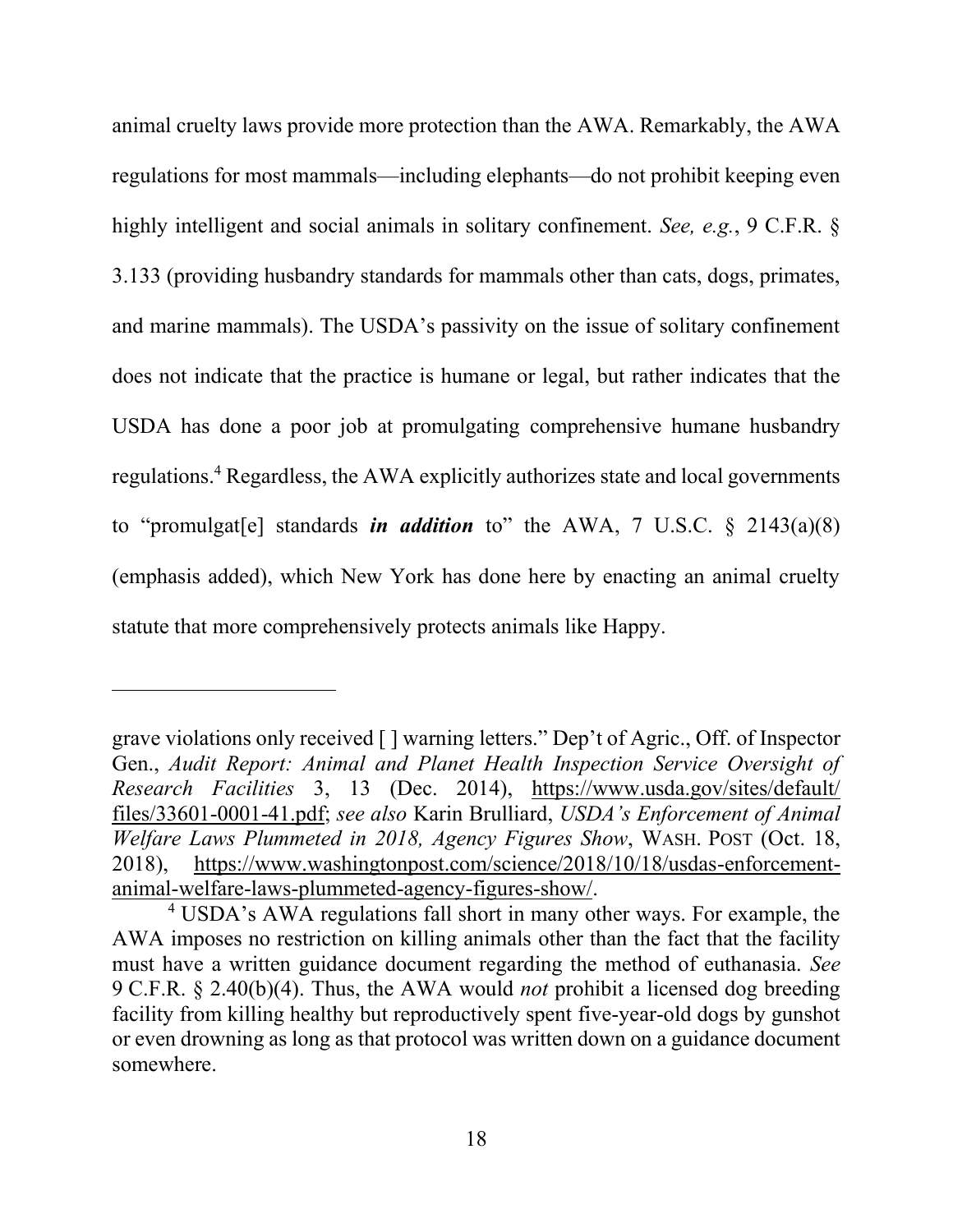Given that Happy is subjected to such unjustified suffering, her plight crosses the animal cruelty "'line in the sand' where human property rights end and inherent animal rights begin." *Painter*, *supra*, § 353. Under these circumstances, where the cruelty has otherwise gone unabated, there should be no question that habeas corpus relief is an appropriate means to protect Happy from her unlawful confinement.

#### **CONCLUSION**

This Court should recognize that a legal person includes any entity that bears legal rights, and that animals bear rights under the pet trust and animal cruelty statutes. As such, this Court should hold in favor of Happy's common law right to bodily liberty protected by habeas corpus. Habeas corpus is particularly appropriate in this case where the Zoo subjects Happy to solitary confinement in apparent violation of her legal right under the cruelty statute to be free from unjustified suffering.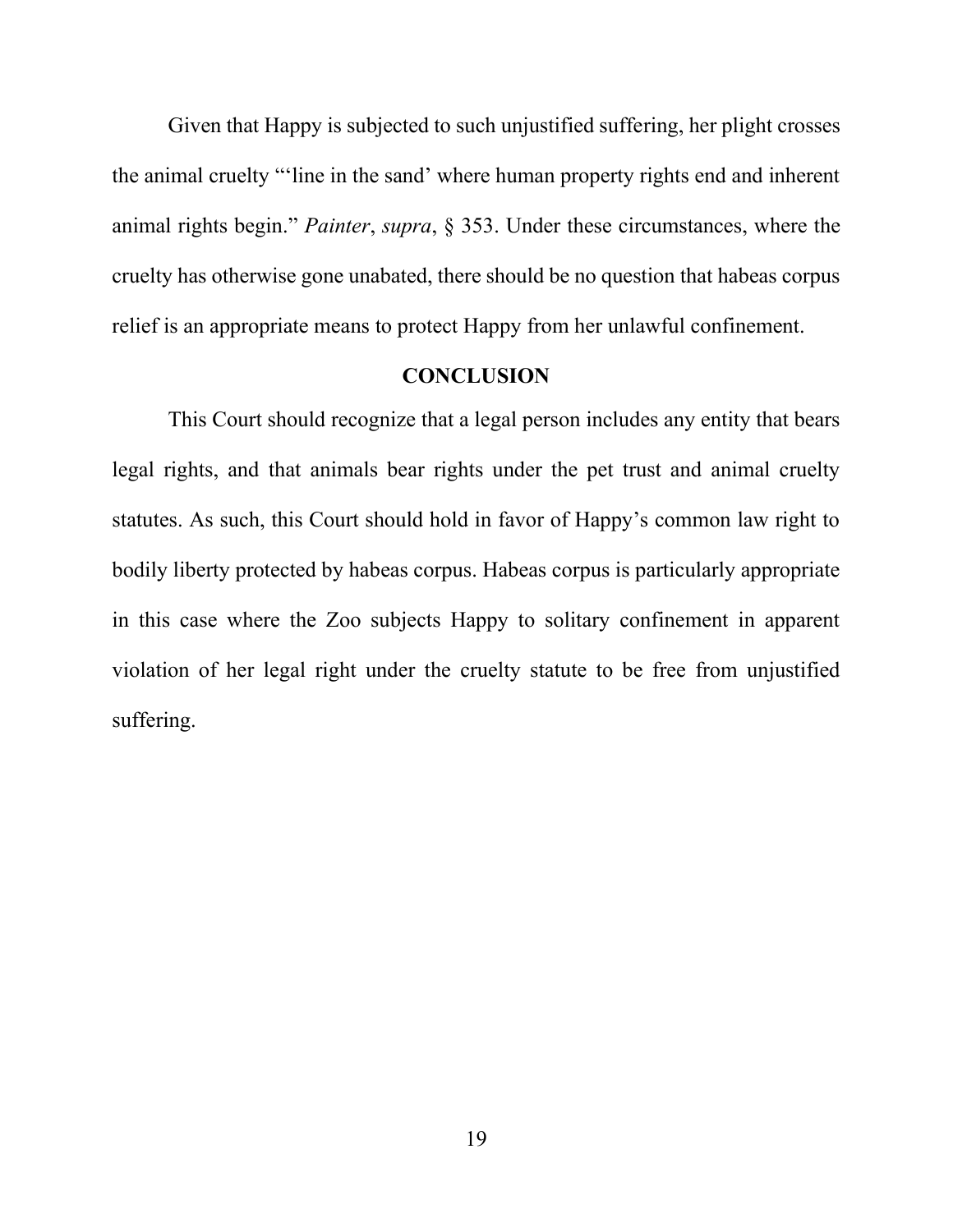Dated: April 7, 2022 New York, New York Respectfully submitted,

Max Arec

Marc Greco Fenwick & West LLP 902 Broadway, Suite 14 New York, New York 10010 (212) 430-2668 mgreco@fenwick.com

### /s/ *Ariel Flint\_\_\_\_\_\_\_\_\_\_\_*

Ariel Flint Animal Legal Defense Fund 525 E. Cotati Avenue Cotati, CA 94931 Tel: (707) 795-2533 aflint@aldf.org

*Attorneys for* Amicus Curiae *the Animal Legal Defense Fund*